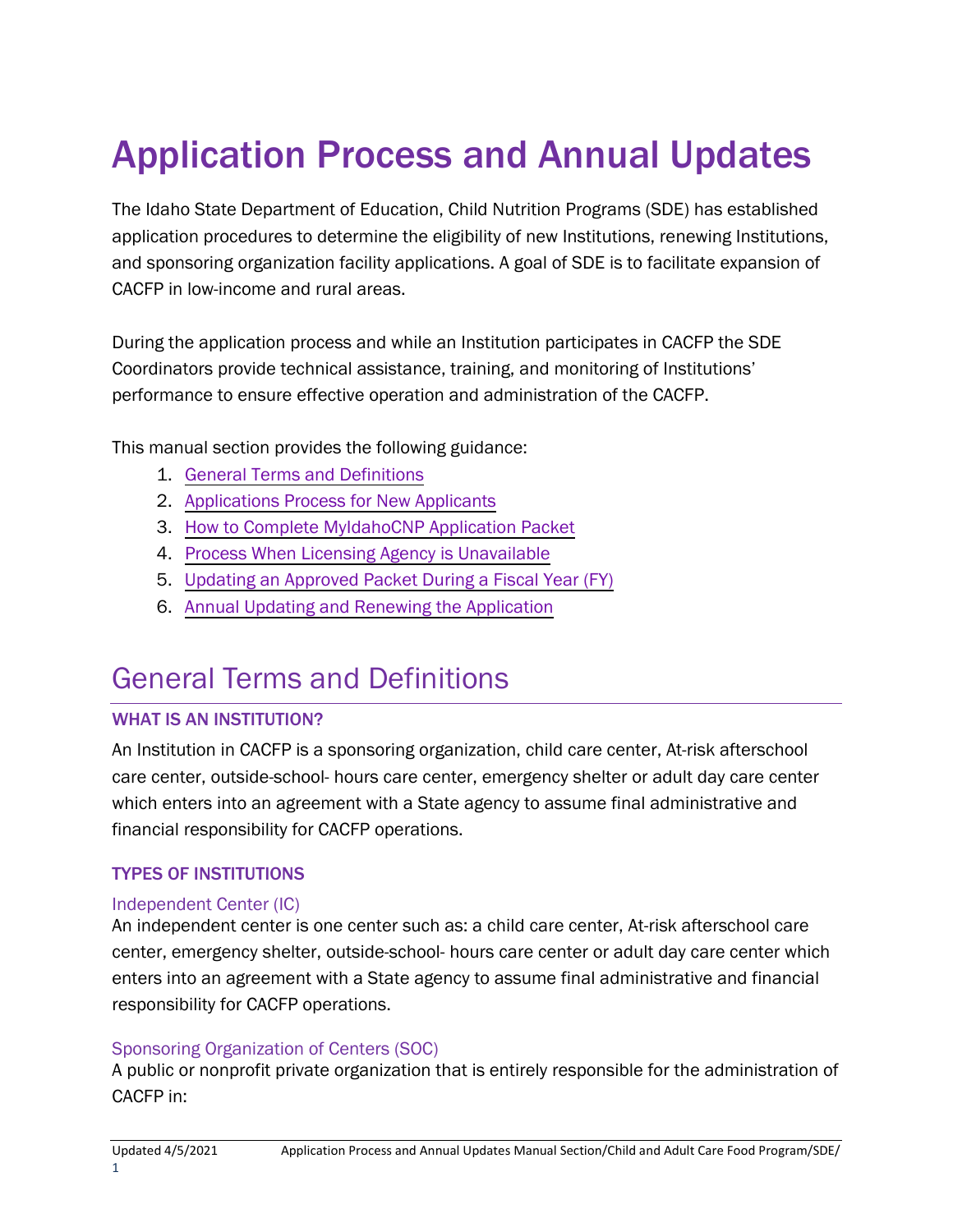- 1. A child care center, emergency shelter, At-risk afterschool care center, outsideschool-hours care center, or adult day care center which is a legally distinct entity (unaffiliated) from the sponsoring organization;
- 2. Two or more child care centers, emergency shelters, At-risk afterschool care centers, outside-school-hours care center, or adult day care centers; or
- 3. Any combination of child care centers, emergency shelters, At-risk afterschool care centers, outside- school-hours care centers, and adult day care centers. The term ''sponsoring organization'' also includes an organization that is entirely responsible for administration of CACFP in any combination of two or more child care centers, Atrisk afterschool care centers, adult day care centers or outside-school-hours care centers, which meet the definition of For-profit center below and are part of the same legal entity (affiliated) as the sponsoring organization.

For-Profit Center, a child care center, outside-school-hours care center, or adult day care center providing nonresidential care to adults or children that does not qualify for taxexempt status under the Internal Revenue Code of 1986.

#### Sponsoring Organization of Day Care Homes (SODCH):

A public or nonprofit private organization that is entirely responsible for the administration of CACFP in one or more day care homes.

### PROGRAM AGREEMENTS

The program agreement governs the rights and responsibilities of each party. Program agreements may be terminated by either party due to convenience or by the State agency due to cause. For the full definition of the program agreement and required information in the agreement please refer to the Acronyms and Definitions section of this manual.

SDE will enter into a written permanent program agreement with Institutions that complete the application process and are approved to participate in CACFP. Institutions that participate in multiple Child Nutrition Programs enter into a single permanent agreement for all programs the Institution administers. The agreement between the Institution and SDE authorizing the Institution to operate CACFP must be maintained by both parties.

Annually the Institution must renew its application and all site applications on the Child Nutrition Programs online system (MyIdahoCNP) but will not sign a new agreement unless there were significant changes in CACFP regulations requiring an amended or new agreement.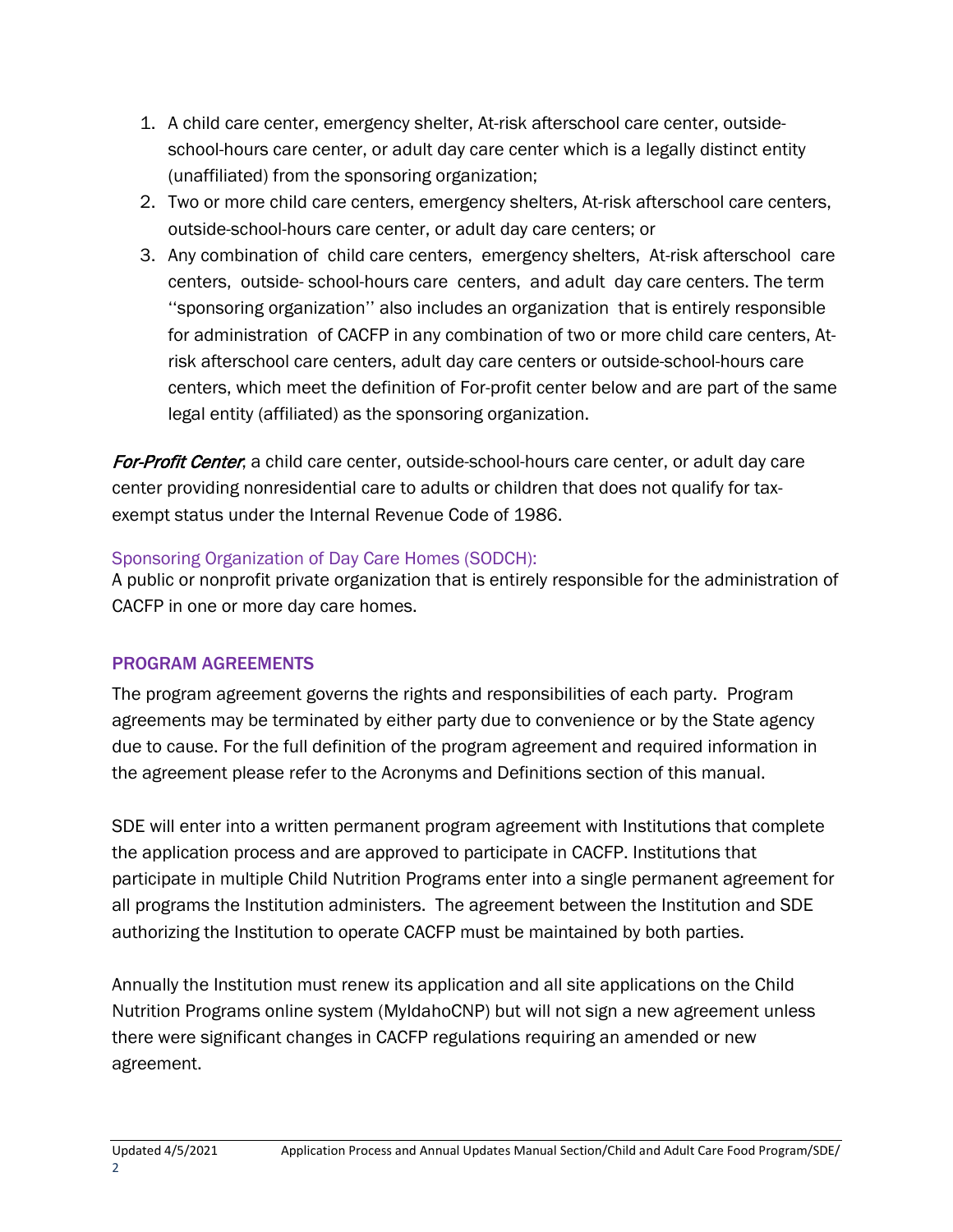## <span id="page-2-0"></span>Application Process for New Applicants

CACFP is a voluntary, Federally-funded program. By agreeing to participate, Institutions accept final administrative and financial responsibility for the operation of CACFP according to Federal and state laws, regulations, and policies.

To participate in CACFP, new applicants and renewing Institutions must submit information sufficient to document that it is financially viable, is administratively capable of operating CACFP, and has internal controls in effect to ensure accountability per 7 CFR 226.6. Any new applicant and renewing Institutions must demonstrate in its application that it is capable of operating in conformance with the above performance standards. SDE shall only approve the applications of those new applicants and renewing Institutions that meet these performance standards and must deny the applications of those new applicants that do not meet the standards.

This section provides an overview of the necessary steps for applicants to complete in the application process.

### THE FIVE–STEP APPLICATION PROCESS

After a potential applicant contacts SDE to determine initial eligibility, the applicant must successfully complete the following steps in the application process to become an Institution in CACFP.

### Step 1: Fiscal Resources and Financial History

A new applicant must demonstrate that it has adequate financial resources to operate CACFP on a daily basis, has adequate sources of funds to continue to pay employees and suppliers during periods of temporary interruptions in CACFP payments and/or to pay debts when fiscal claims have been assessed against the Institution, and can document financial viability. Please note, Idaho does not require a Bond for organizations to apply for initial participation in CACFP. A potential applicant must submit the applicants most current three years of financial records to SDE via either email or USPS:

- 1. US Income Tax Returns
- 2. Income (Profit/Loss) Statements
- 3. Balance Sheets
- 4. Cash Flow Statements

Step 1 is waived for current NSLP and SFSP sponsors applying to sponsor At-risk Afterschool Site(s) in CACFP.

If the Institution is new or has changed ownership and does not have three years of records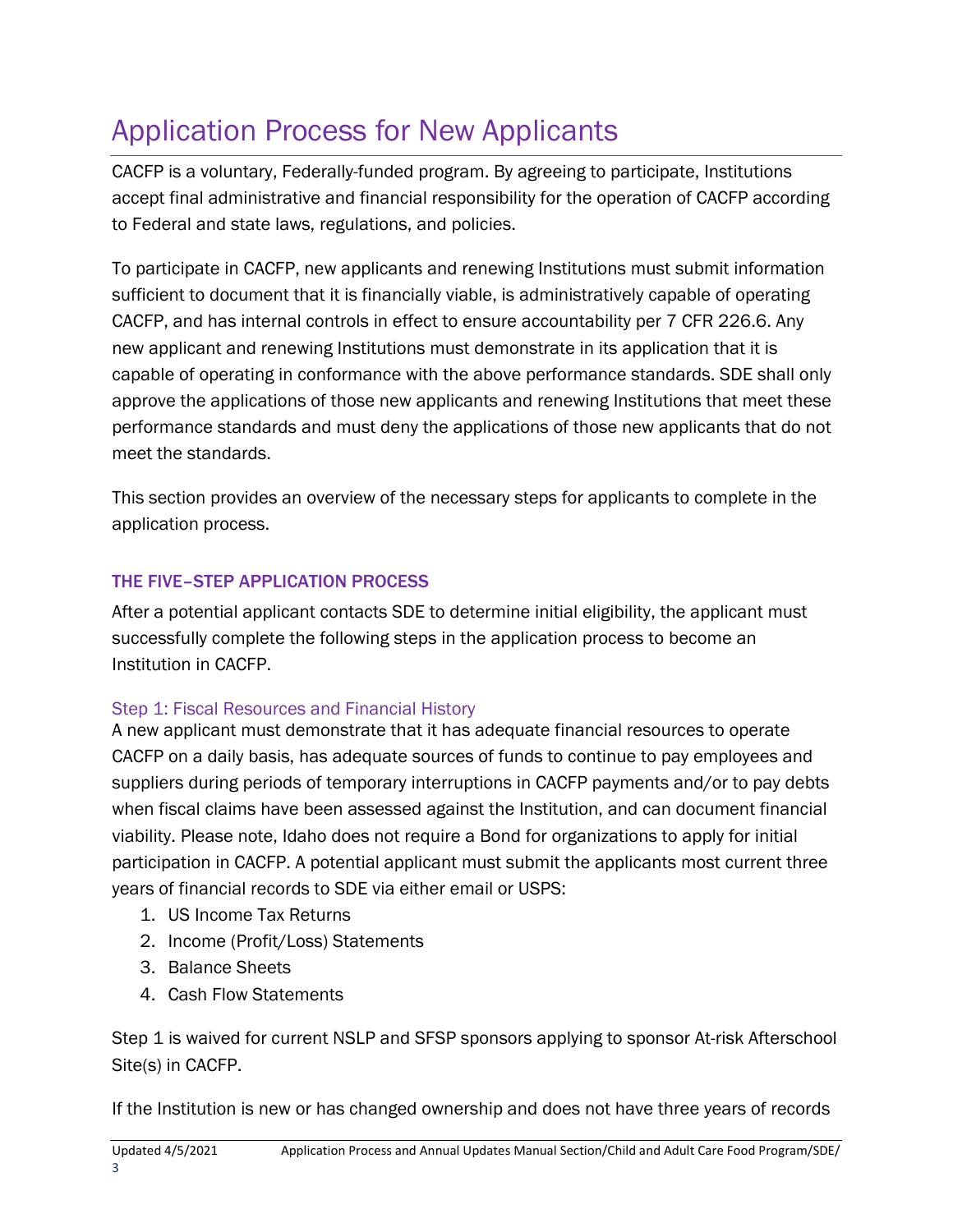they must submit actual financial records for the current time in business and the remaining three years' information must be submitted as projections.

SDE will submit the financial records to a financial consultant for review and approval. The applicant will be notified by SDE when this process is complete or if additional information is needed to determine financial viability. If the records are approved, the applicant will be directed to start Step 2 and the SDE will provide the "Start-Up" Application form, MyIdahoCNP User Authorization form and IRS Form W-9.

### Step 2: Required Documents for SDE to Set Up MyIdahoCNP Application Packet

Institutions sponsored by SDE are set up in MyIdahoCNP either as an Independent Center (IC), Sponsoring Organization of Centers (SOC), or Sponsoring Organization of Day Care Homes (SODCH). The definitions of each Institution type are provided at the beginning of this manual section. The applicant must submit a completed "Start-Up" Application form and the following documents to SDE either via email or USPS mail:

- 1. MyIdahoCNP User Authorization Form
- 2. IRS Form W-9
- 3. Copy of 501-C-3 authorization from the IRS (7 CFR 226.15 Tax exempt status, except for For-profit centers and sponsoring organizations of For-profit centers, Institutions must be public, or have tax exempt status under the Internal Revenue Code of 1986).

Once SDE receives the documents listed above, the new applicant will be set up in MyIdahoCNP, SDE's on-line application and claiming system. The applicant will be notified when this is complete and must login to MyIdahoCNP and complete the *sponsor and site* **application(s)** prior to SDE assigning the required CACFP training in Step 3.

### Step 3: Complete Required Training

Applicant's key administrative staff will complete assigned New Center Training Modules and email or mail each training certificate to SDE: Key administrative staff would be the director or the owner of CACFP, the center program contact, and the financial or business manager (if applicable). The training is available online in SDE's training database. SDE will assign training from the following list of available modules:

- 1. Application Process and Annual Updates
- 2. Civil Rights
- 3. Claim Records and Process to Submit a Claim
- 4. Eligibility Determination and Enrollment Requirements
- 5. Financial Management and Budget Requirements
- 6. Income Eligibility Forms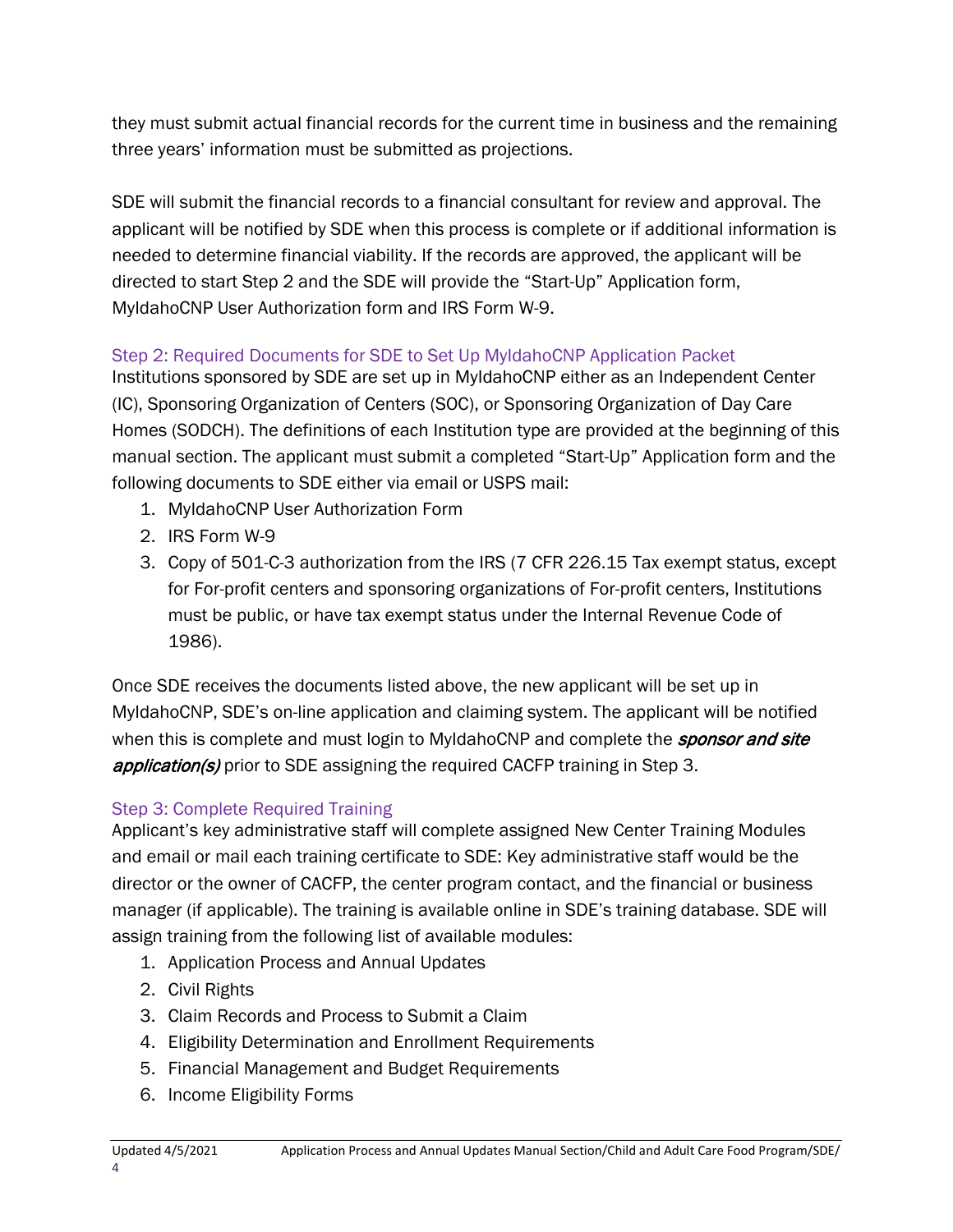- 7. Infant, Child and/or Adult Meal Pattern
- 8. Meal Service Requirements
- 9. Menu and Production Records
- 10.Procurement Requirements
- 11.Serious Deficiency Process
- 12.Sponsoring Organization Monitoring Process

Once SDE receives all training certificates the applicant will be notified to begin Step 4.

## Step 4: Submit Completed Application Packet to SDE

SDE will provide the applicant with the application packet list. The list includes the sections of the Application Packet in MyIdahoCNP and additional documents new applicants must submit to SDE in addition to completing the Application Packet in MyIdahoCNP. The additional documents are:

- 1. One week of *Completed* Menu Records- production or detailed menu records
- 2. One month of planned menus
- 3. Budget Workbook
- 4. Food service contract—if meals are contracted from a food service management company, school district, or other vendor
- 5. USDA Foods or Cash in Lieu Preference Form
- 6. Signed and dated CNP Permanent Agreement (only for new sponsors)
- 7. One blank enrollment form currently being used by the Institution

The MyIdahoCNP Application Packet includes the following forms or sections:

- 1. Sponsor Application
- 2. Civil Rights Information
- 3. Board of Directors
- 4. Sponsor Budget Detail
- 5. Sponsor Management Plan
- 6. Checklist
- 7. Application Packet Notes
- 8. Attachment List
- 9. Site or Provider Application(s)

The applicant must login in to MyIdahoCNP to complete the application packet. Please see "Information to Complete in MyIdahoCNP Application Packet" in this section for guidance on required information.

Prior to submitting the packet for approval, the applicant must attach the additional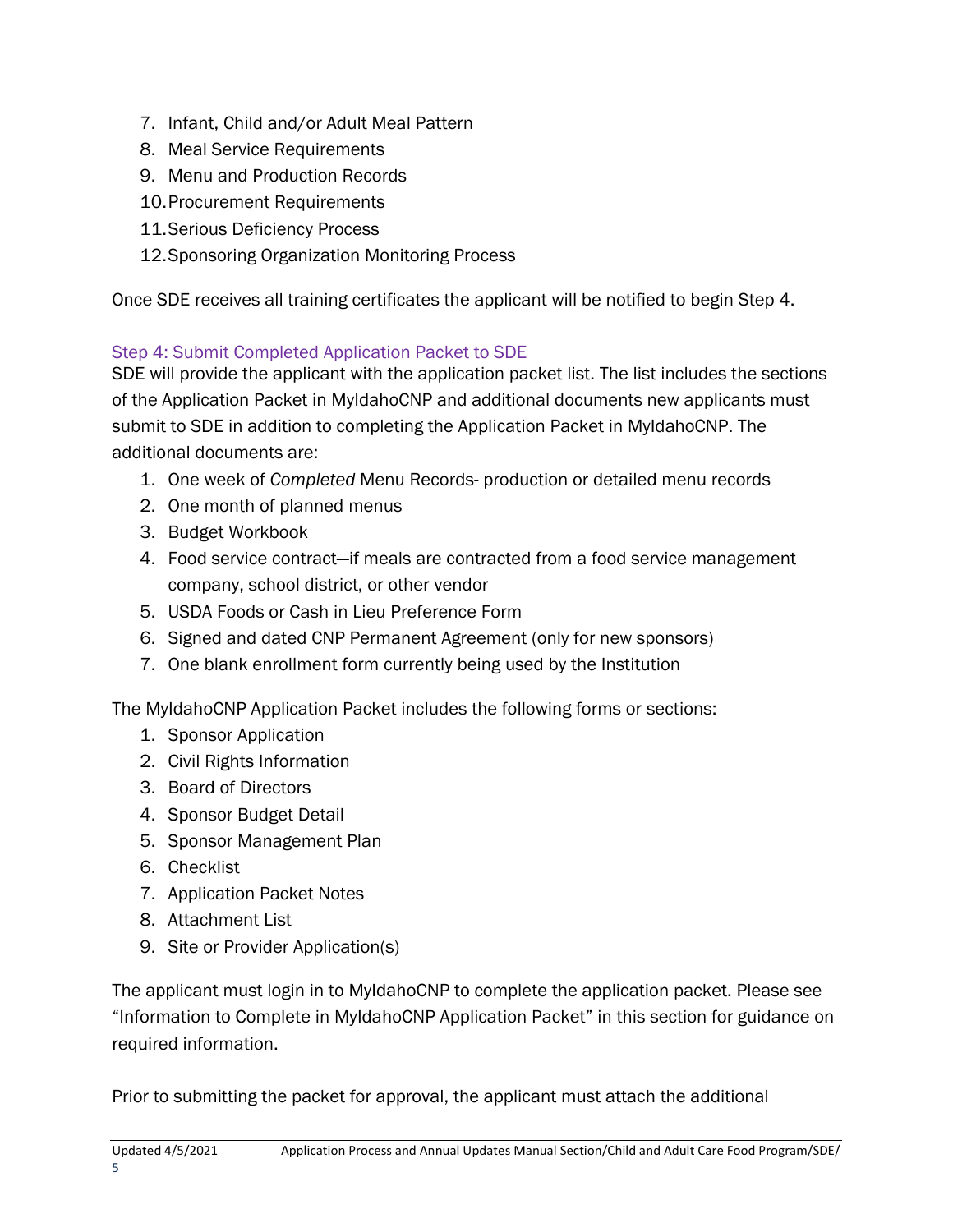documents listed above in the application packet under "Attachment List". Each document must be attached separately. The application packet must be completed 30-60 days from completing training in step 3.

Once the packet is submitted for approval, SDE coordinators will review the application for completion and for compliance with regulations and policies. Further information or clarification may be requested. Additional information or clarification must be received within 30 days after submitting the initial application packet. If when reviewing the application, SDE determines the Institution has committed one or more serious deficiencies SDE must initiate action to:

- 1. Deny the new Institutions application; and
- 2. Disqualify the new Institution and the responsible principals and responsible individuals.

Please refer to the Serious Deficiency section of the manual for information.

If the application meets regulatory requirements and is accepted, it is considered complete by the SDE. At this point, a pre-approval visit will be scheduled with the applicant to visit the Institution's operation within 15 days of accepting the complete packet.

### Step 5: Pre-Approval Visit

New private non-profit and proprietary child care Institutions, must receive a pre-approval visit by SDE to confirm the information in the Institution's application and to further assess its ability to manage CACFP.

During the pre-approval visit, SDE will review one month of menus and production records that have been completed by the Institution before SDE staff arrives at the Institution. Applicants must implement all meal and record keeping requirements prior to the preapproval visit or approval of the application will be delayed or denied. The pre-approval visit will include:

- 1. Determination that facility(s) is/are viable for the type and number of meals for which the applicant requested approval
- 2. Meal observation to ensure that food components, serving sizes, and meal service meet CACFP requirements
- 3. Check of CACFP records and systems
- 4. Compliance assessment of Civil Rights requirements
- 5. Check for implementation of Management Plan as submitted
- 6. Technical assistance, as needed, to improve program quality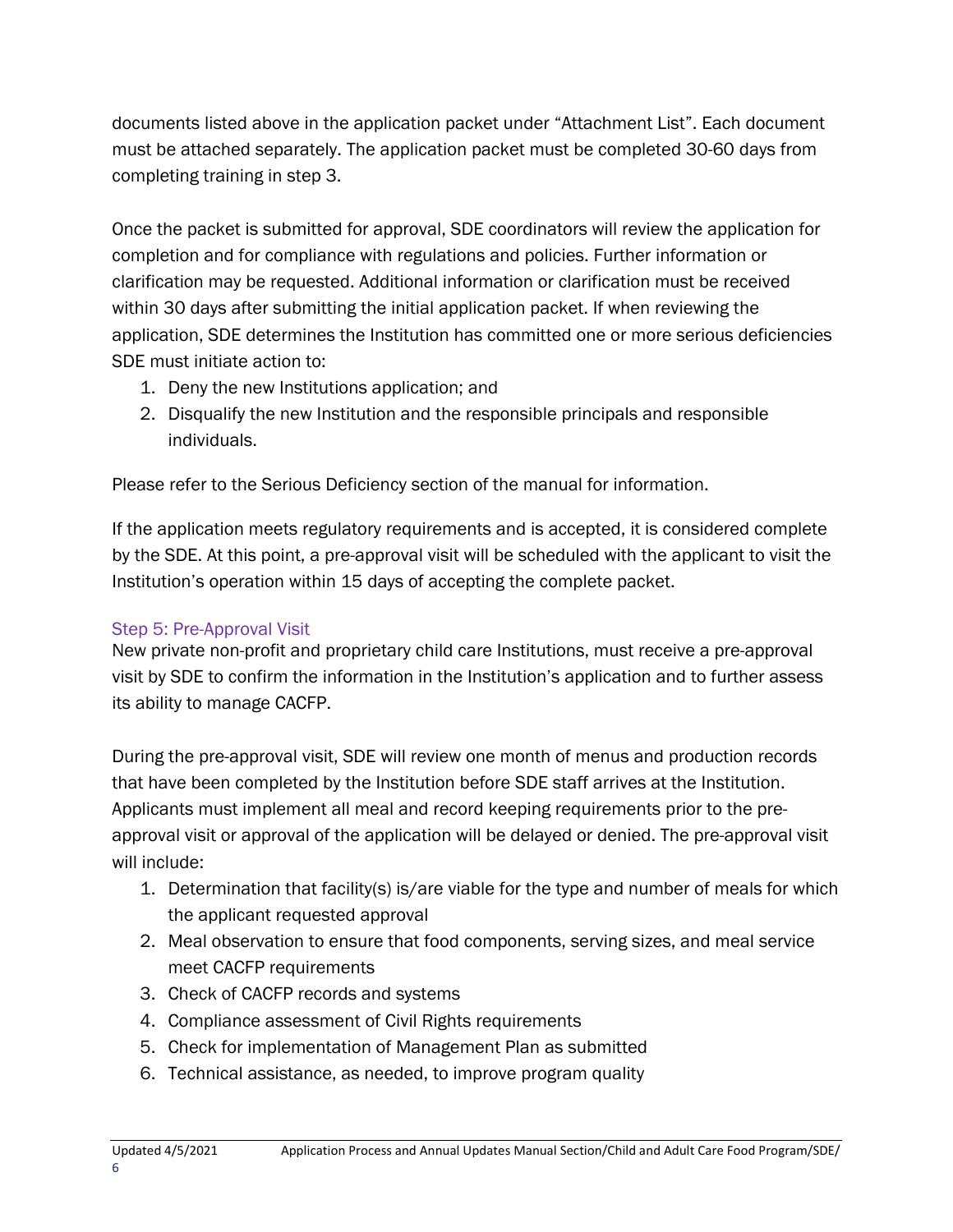If corrective action is required from the pre-approval visit, the corrective action must be submitted within 10 days of the pre-approval visit.

SDE will either approve or deny the application within 30 days of receiving a complete application packet in MyIdahoCNP and notify the applicant if approved via email and if denied via certified mail and include reasons for disapproval of the application. Denial of participation in the CACFP is an appealable action and the SDE will provide the administrative appeal procedures with the denial notice.

If approved, the Director of CNP will sign the permanent agreement and send a copy to the applicant. In addition, SDE will provide the Institution with technical assistance on submitting monthly claims through MyIdahoCNP.

While SDE makes every effort to help a new applicant fulfill the necessary requirements to participate in CACFP, the ultimate responsibility for submitting all required application materials lies with the applicant. Applicants must complete this process within six (6) months from the date they completed training. If the applicant fails to complete this process within the six (6) month period, the applicant's application will be denied and the applicant will be required to repeat the process from the beginning.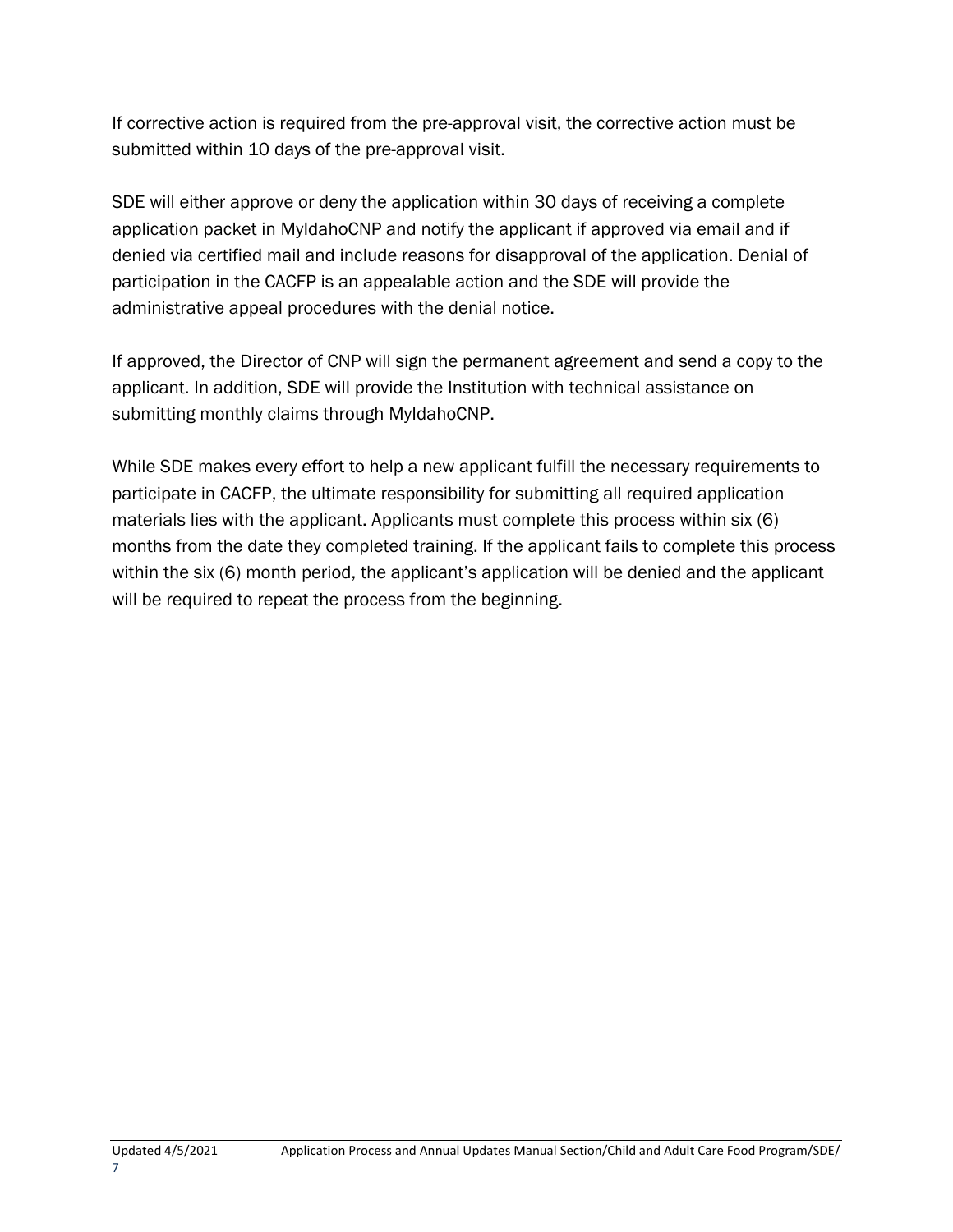## <span id="page-7-0"></span>How to Complete MyIdahoCNP Application Packet:

The MyIdahoCNP application packet includes nine key areas; sponsor application, civil rights information, board of directors, sponsor budget detail, management plan, checklist, sponsor notes, checklist and site or provider application(s). Each area is provided below with the general information that is required in each.

### SPONSOR APPLICATION

- 1. Indicate if applicant operates centers in multiple buildings
- 2. Indicate if applicant operates in multiple States
- 3. Indicate if center site(s) operate as non-pricing or pricing programs
- 4. Street and mailing address for Institution
- 5. List of Responsible Individuals and/or Owners(Contacts responsible for CACFP operation and administration) and their date of birth
- 6. Contact information for each Responsible Individual (i.e. email address, phone number(s), and job title)
- 7. For Sponsoring Organization of Day Care Homes current enrollment information must be provided for;
	- a) The total number of children enrolled in all homes in the sponsorship;
	- b) The total number of tier I and tier II day care homes that it sponsors;
	- c) The total number of children enrolled in tier I day care homes;
	- d) The total number of children enrolled in tier II day care homes; and
	- e) The total number of children in tier II day care homes that have been identified as eligible for free or reduced-price meals.
- 8. Certification statements and assurances the information provided is true and correct
- 9. For sponsoring organizations of centers only, certification the organization will only maintain up to 15% of center reimbursement for administrative expenses

#### CIVIL RIGHTS INFORMATION

- 1. Multiple questions applicants must answer to exhibit compliance with civil rights requirements and non-discrimination policies
- 2. Report the most current Racial and Ethnic data per participant and county census data
- 3. Certification statements and assurances the information provided is true and correct.

### BOARD OF DIRECTORS

- 1. List of all board members including board chair
- 2. Birthdates of all officers, responsible individuals, or owners listed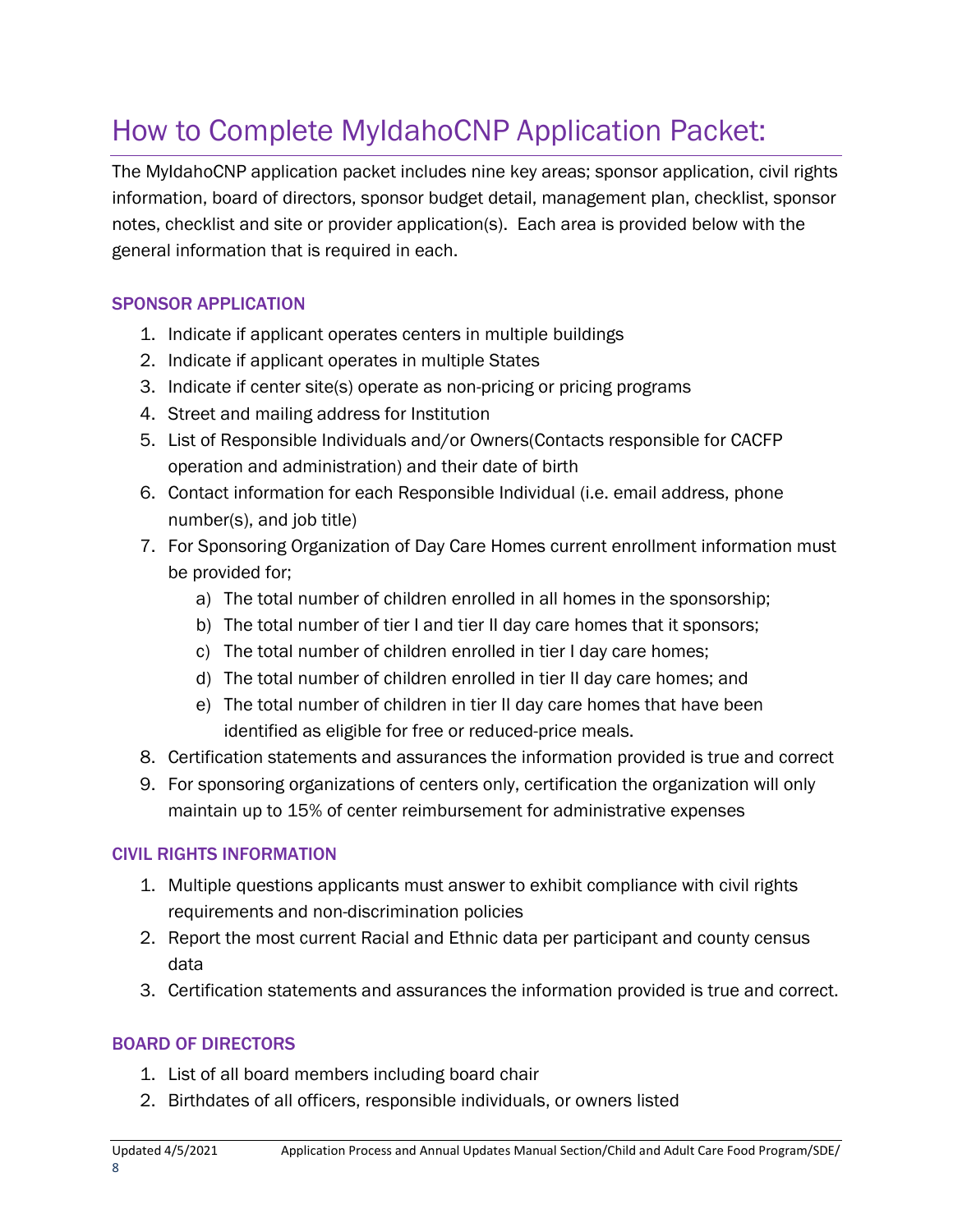- 3. Contact information for each member of the Board of Directors (i.e. address, phone number(s), email, occupation, and current employer name)
- 4. Indication if any member is related to board members or staff of organization

### SPONSOR BUDGET DETAIL

- 1. Anticipated number of sponsored sites or day care homes if a sponsoring organization. Organizations that sponsor both day care homes and centers must submit and receive approval for two separate budgets. One for the operation and administration of centers and one for the administration of day care homes.
- 2. Projected total annual revenue
- 3. Summary of the applicants SDE approved operating and administrative budget that includes projected CACFP operating and administrative earnings and expenses. Note: Costs in the applicant's budget must be necessary, reasonable, allowable, and appropriately documented in the Budget Workbook
- 4. Total Expenditures (Operating and Administrative)
- 5. Anticipated Annual CACFP Reimbursement
- 6. Prior year carryover of non-profit food service program revenue if approved by SDE
- 7. Total other revenue and explanation of source of other revenue. Note: Applicants must report "other funds" available to pay an over claim or unallowable expenses in the Budget Workbook
- 8. Total revenue and net balance
- 9. Applicants must indicate if specific prior written approval SPWA was required for any budget items. The SPWA form must be completed and approved by SDE in the budget workbook
- 10.Administrative cost waiver
	- a) Sponsoring organizations must have a system in place to ensure that administrative costs funded from CACFP reimbursements do not exceed regulatory limits set forth at 7 CFR 226.12(a) and 226.16(b)(1). Administrative budget submitted by a sponsoring organization of centers must demonstrate that the administrative costs to be charged to CACFP do not exceed 15 percent of the meal reimbursements estimated or actually earned during the budget year, unless the SDE grants a waiver in accordance with 7 CFR 226.7(g) For sponsoring organizations of day care homes, during any fiscal year, administrative payments to a sponsoring organization may not exceed 30 percent of the total amount of administrative payments and food service payments for day care home operations.
	- 11.Certification statements and assurances the information provided is true and correct.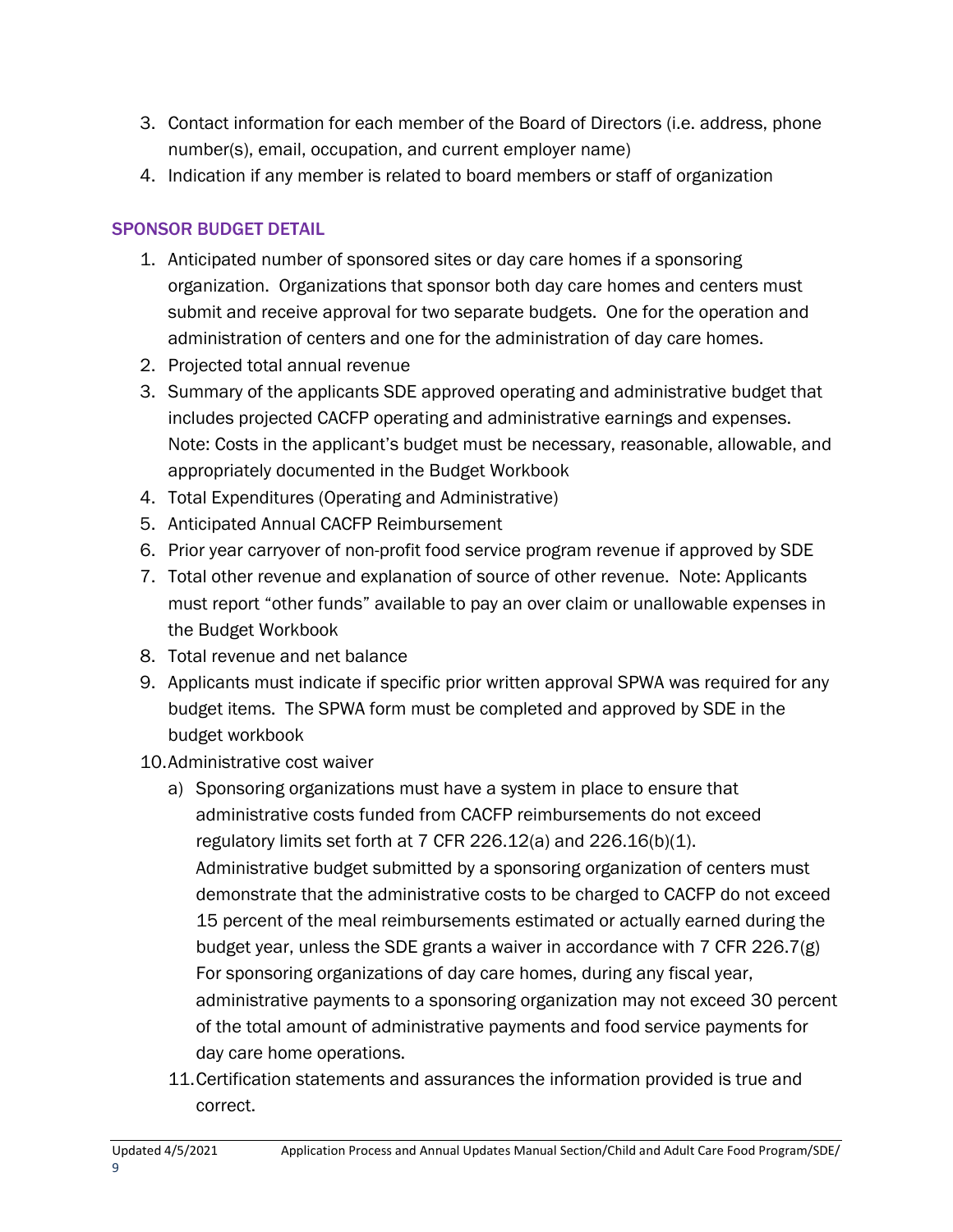12.Under Document Attachments the Institution must attach the applicants SDE approved Budget Workbook.

#### MANAGEMENT PLAN

Applicants must submit a complete management plan. SDE requires detailed information about the applicant's management and administrative structure including the following:

#### Section I: Performance Standards 1-Financial Viability and Financial Management

The applicant must be financially viable. CACFP funds must be expended and accounted for in accordance with CACFP regulations, FNS Instruction 796–2 (Financial Management in the CACFP), and 2 CFR part 200, subpart D and USDA regulations 2 CFR part 400 and 415. To demonstrate financial viability, the new applicant must document that it meets the following criteria:

- 1. Description of Recruitment
	- a) A sponsoring organization must provide their recruitment policies that demonstrates it will use appropriate practices for recruiting facilities. The recruitment policies must include the following practices:
		- i. Recruit licensed facilities that are not currently participating in CACFP under another sponsoring organization or the SDE; and
		- ii. Recruit facilities in the organizations SDE approved region(s) in Idaho.
- 2. Providing Benefits to Unserved Facilities and Participants
	- a) A new sponsoring organization must demonstrate its participation will help ensure the delivery of CACFP benefits to otherwise unserved facilities or participants. The sponsoring organization must submit their procedures and facility recruitment list to support this requirement. The sponsoring organization written procedure must include the following criteria:
		- i. How the organization identifies unserved license facilities (example, Idaho Stars list of licensed facilities);
		- ii. Idaho region(s) the organization will recruit and provide benefits to unserved facilities;
		- iii. Resources the organization will use to determine high need and lowincome areas in their region;
		- iv. How the organization will determine if the facility is participating in CACFP:
		- v. How the organization will contact the facilities
	- b) The sponsoring organization facility recruitment list must include:
		- i. Facility names;
		- ii. Facility address;
		- iii. Facility license number; and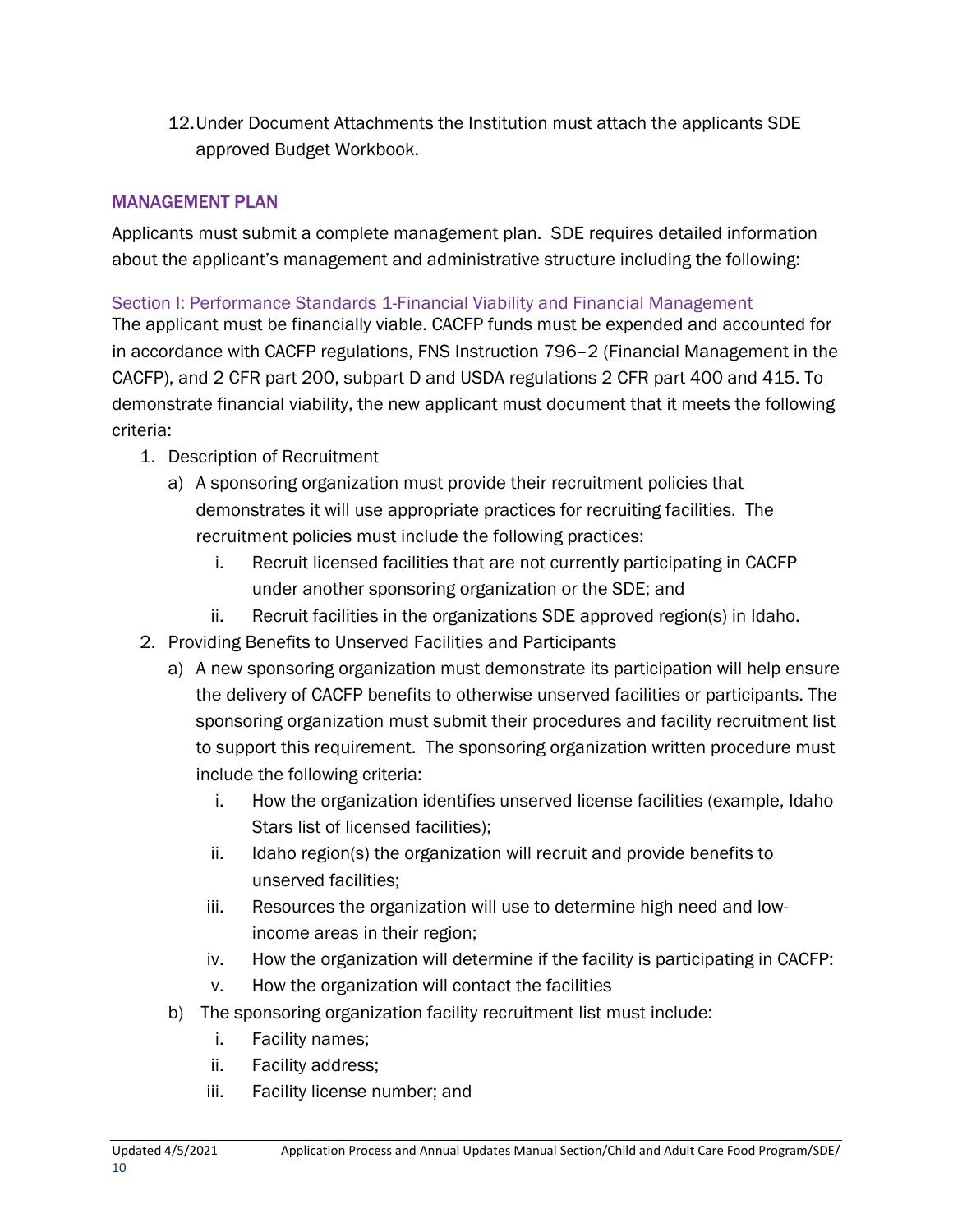- iv. Idaho region for each facility.
- 3. Provide financial resources and financial history.
	- a) Institutions must demonstrate that it has adequate financial resources to operate the CACFP on a daily basis, has adequate sources of funds to continue to pay employees and suppliers during periods of temporary interruptions in CACFP payments and/or to pay debts when fiscal claims have been assessed against the institution, and can document financial viability. New applicants provide three years of current financial statements in the application process as noted earlier in this manual section. Participating/Renewing Institutions must provide annually either a current financial audit or financial statement (balance sheet or profit loss statement) on the checklist in the application packet.
- 4. Provide a Budget
	- a) The applicant's budget is provided in the Sponsor Budget Detail section in MyIdahoCNP application packet.
- 5. Certifications
	- a) The SDE is prohibited from approving an Institution's application if, during the past seven years, the Institution or any of its principals have been declared ineligible for any other publicly funded program by reason of violating that program's requirements. However, this prohibition does not apply if the Institution or the principal has been fully reinstated in, or determined eligible for, that program, including the payment of any debts owed. Applicants must submit:
		- i. A listing of the publicly funded programs in which the Institution and its principals have participated in the past seven years; and
		- ii. A certification that, during the past seven years, neither the Institution nor any of its principals have been declared ineligible to participate in any other publicly funded program by reason of violating that program's requirements; or
		- iii. In lieu of the certification, documentation that the Institution or the principal previously declared ineligible was later fully reinstated in, or determined eligible for, CACFP, including the payment of any debts owed. If SDE has reason to believe that the Institution or its principals were determined ineligible to participate in another publicly funded program by reason of violating that program's requirements, SDE will follow up with the entity administering the publicly funded program to gather sufficient evidence to determine whether the Institution or its principals were, in fact, determined ineligible.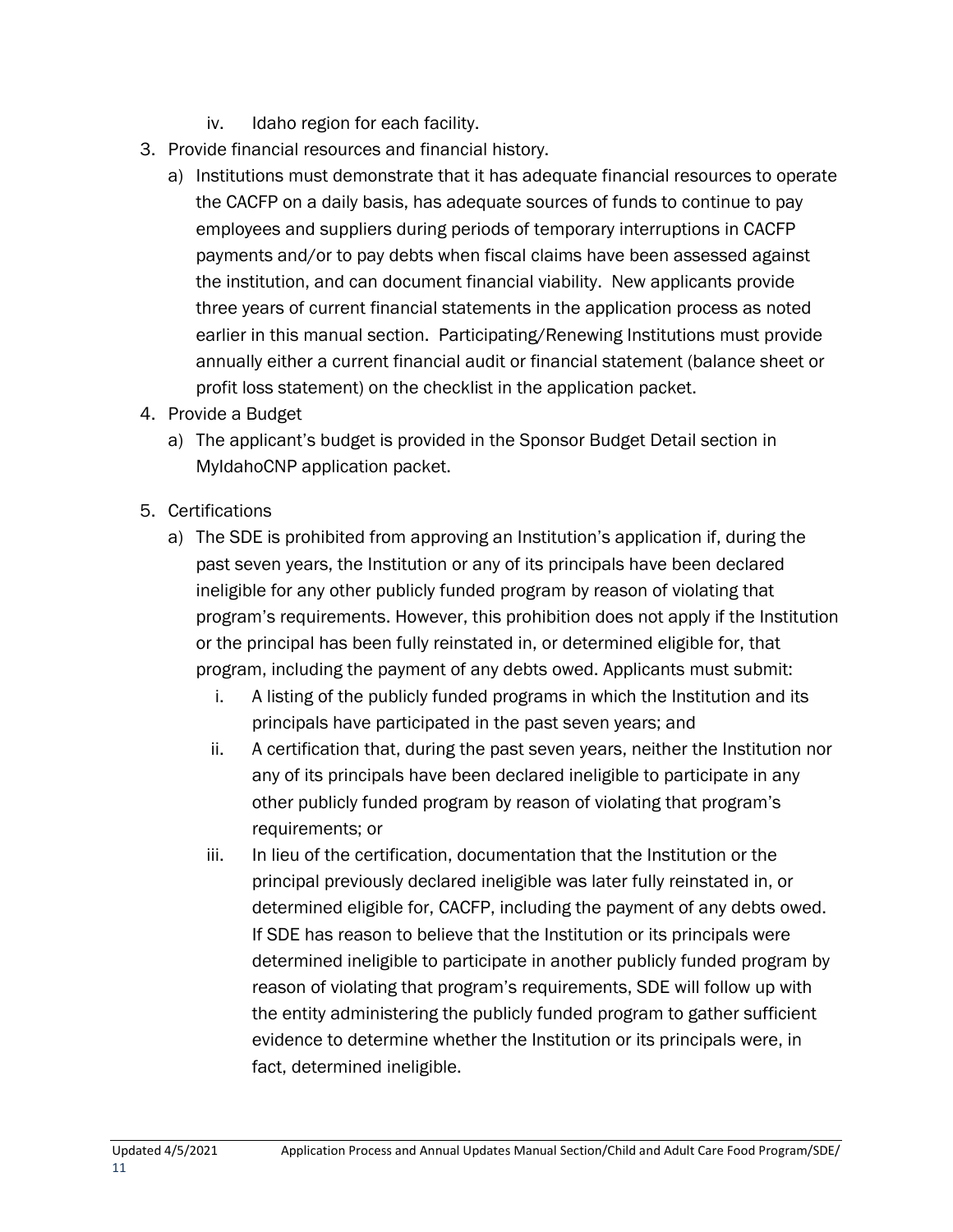- b) SDE is prohibited from approving an Institution's application if the Institution or any of its principals have been convicted of any activity that occurred during the past seven years and that indicated a lack of business integrity. A lack of business integrity includes fraud, antitrust violations, embezzlement, theft, forgery, bribery, falsification or destruction of records, making false statements, receiving stolen property, making false claims, obstruction of justice, or any other activity indicating a lack of business integrity. The applicant must certify that neither the Institution nor any of its principals have been convicted of any activity that occurred during the past seven years and/or indicated for lack of business integrity.
- c) An applicant must report whether the Institution or any of their responsible principals or any of their sponsored facilities or any of the responsible principals of the facility are present on the National Disqualified List. If an Institution or one of its principals is on the National Disqualified List and submits an application, SDE cannot approve the application. If a sponsoring organization submits an application on behalf of a facility, and either the facility or any of its principals is on the National Disqualified List, SDE cannot approve the application. In accordance 7 CFR 226.6 (k) (3) (vii), in this circumstance, SDE's refusal to consider the application is not subject to administrative review.
- d) Independent Centers and Sponsoring Organizations of Centers must report any expansion plans for the next program year.

### Section II: Performance Standard 2- Administrative Capability

The new Institution must be administratively capable. Appropriate and effective management practices must be in effect to ensure that CACFP operates in accordance with Program regulations. To demonstrate administrative capability, the applicant must document that it meets the following criteria:

- 1. Organization Structure and Program Staffing
	- a) The applicant employs an adequate number and type of qualified staff to ensure the operation of CACFP. Sponsoring Organizations must provide the Institution's organization chart that provides detailed information on the Institution's management and administrative structure;
	- b) The applicant must provide a list of and job descriptions for the staff assigned to CACFP duties (including monitoring for sponsoring organizations);
	- c) Sponsoring organizations must submit an outside employment policy. The policy must restrict other employment by employees that interferes with an employee's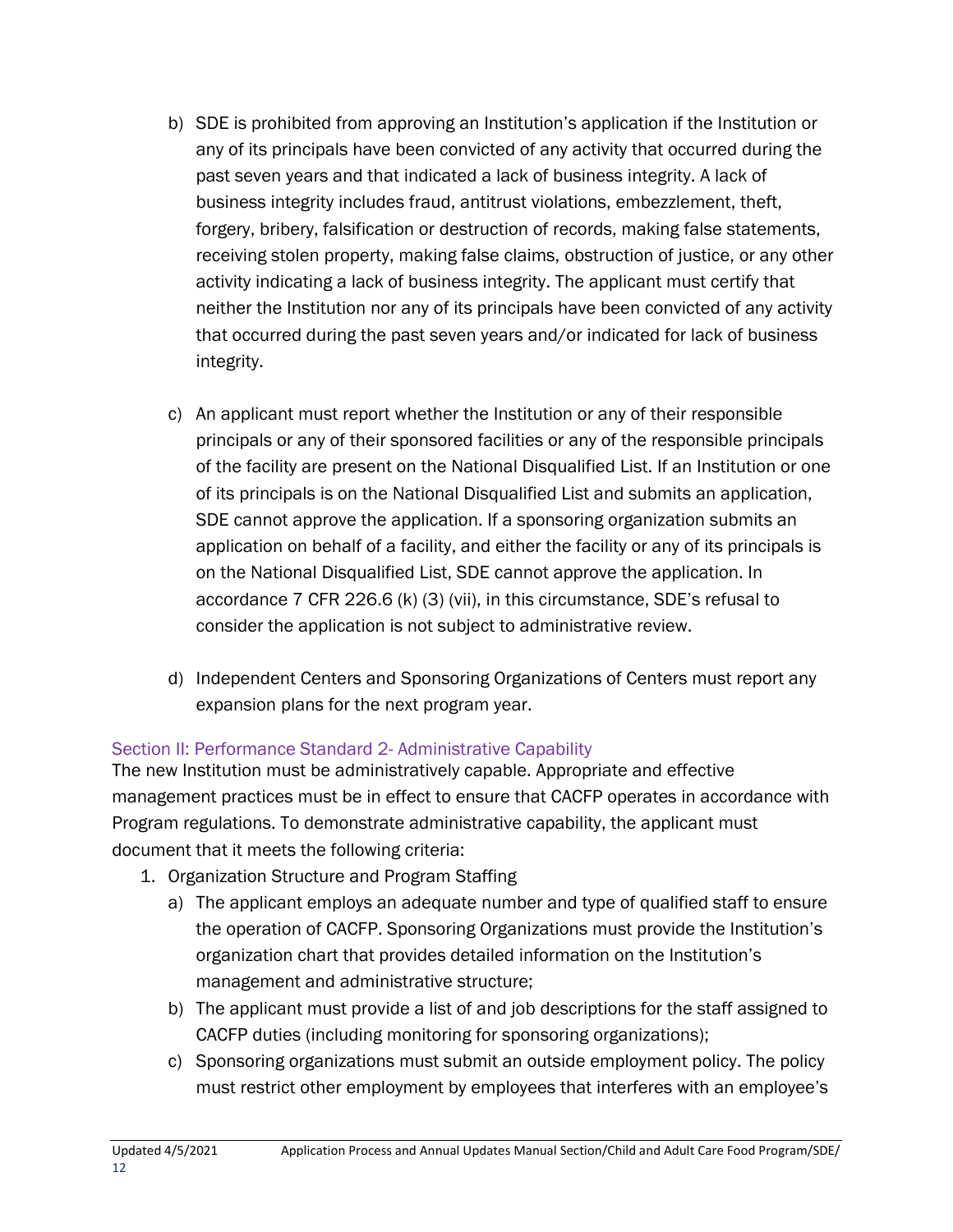performance of CACFP-related duties and responsibilities, including outside employment that constitutes a real or apparent conflict of interest;

- d) Sponsoring organizations must submit the procedures to be used by the organization to administer CACFP and disburse payments to the child care facilities under its sponsorship;
- e) For sponsoring organizations of family day care homes, a description of the system for making tier I day care home determinations and a description of the system of notifying tier II day care homes of their options for reimbursement must be submitted. The system procedures must support the organization accurately classifies day care homes as tier I or tier II in accordance to 7 CFR 226.15(f);
- f) For sponsoring organizations of day care homes, indication if the organization will use the SDE Parent/Guardian letter. If the organization develops or uses a different letter, the letter must be submitted for SDE approval, prior to implementation.
- g) For sponsoring organizations of day care homes, indication if the organization will use the SDE Meal Income Eligibility form. If the organization develops or uses a different form the applicant must be submitted the form for SDE approval prior to implementation.
- h) For sponsoring organizations of day care homes, provide the organizations Meal Income Eligibility form determining official's names and titles.
- i) For sponsoring organizations of day care homes, indicate if the organization has providers that qualify for Tier I based on food stamps and if so submit the list of providers.
- j) Institutions must have policies and procedures in writing that assign CACFP responsibilities and duties, and ensure compliance with civil rights requirements. The applicant must submit their nondiscrimination policy statement;
- k) The SDE annually issues a Statewide media release on behalf of all Institutions, therefore, an Institutions media release is not required to be submitted to SDE.

### Section III: Performance Standard 3-Program Accountability

The new Institution must have internal controls and other management systems in effect to ensure fiscal accountability and to ensure that CACFP will operate in accordance with 7 CFR 226 requirements. To demonstrate Program accountability, the applicant must document that it meets the following criteria:

- 1. Governing board of directors.
	- a) Applicant has adequate oversight of CACFP by an independent governing board of directors. Applicants with a board of directors must maintain board meeting minutes for three years plus the current program year and governing bylaws. The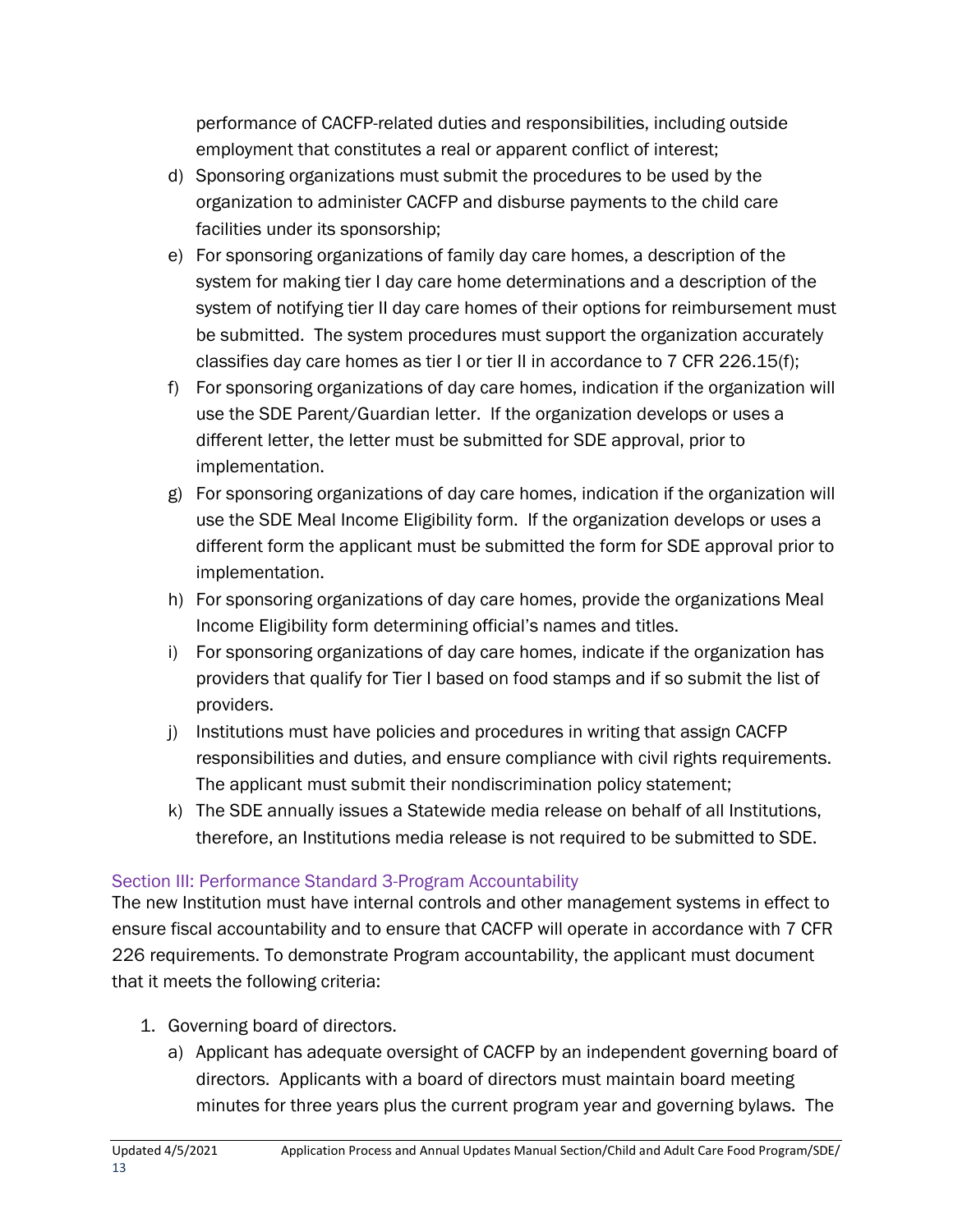applicant must describe in the management plan the board of director's role in approving fiscal actions, policy decisions, and other administrative actions;

- b) Indicate how often the board meets; and
- c) Indicate if the Institution has by-laws and if not when by-laws would be available.
- 2. Fiscal accountability.
	- a) Institutions must have a financial system with management controls specified in writing. The applicant must submit the Institutions fiscal operational policies that assure:
		- i. Fiscal integrity and accountability for all funds and property received, held, and disbursed;
		- ii. Integrity and accountability of all expenses incurred;
		- iii. That claims will be processed accurately, and in a timely manner;
		- iv. That funds and property are properly safeguarded and used, and expenses incurred for authorized CACFP purposes; and
		- v. That a system of safeguards and controls is in place to prevent and detect improper financial activities by employees
- 3. Recordkeeping
	- a) Institutions must maintain appropriate records to document compliance with CACFP requirements, including budgets, accounting records, approved budget amendments, management plans, and appropriate records of facility operations. CACFP records must be maintained for three years plus the current year. The applicant must certify the Institution will maintain the required records and provide contact information for key staff that will provide the SDE access to the records if the records are stored off site.
- 4. Operations
	- a) Institutions must provide adequate and regular training of the Institution's staff and if a Sponsoring Organization, the sponsored facilities in accordance with 7 CFR 226.15(e) (12) and (e) (14) and 226.16(d) (2) and (d) (3). The new applicant must submit their training plan for key staff in the Institution and facilities. The training plan must include:
		- i. If the Institution will conduct in-person trainings at each facility or online;
		- ii. If the Institution will conduct group trainings, and tentative dates;
		- iii. Description of how provider or center key staff not able to attend group training will be trained;
		- iv. Description of how the Institution provides training new key staff prior to operating in CACFP; and
		- v. A list of CACFP topics provided at training.
	- b) The applicant must certify the Institution will ensure key staff in the Institution will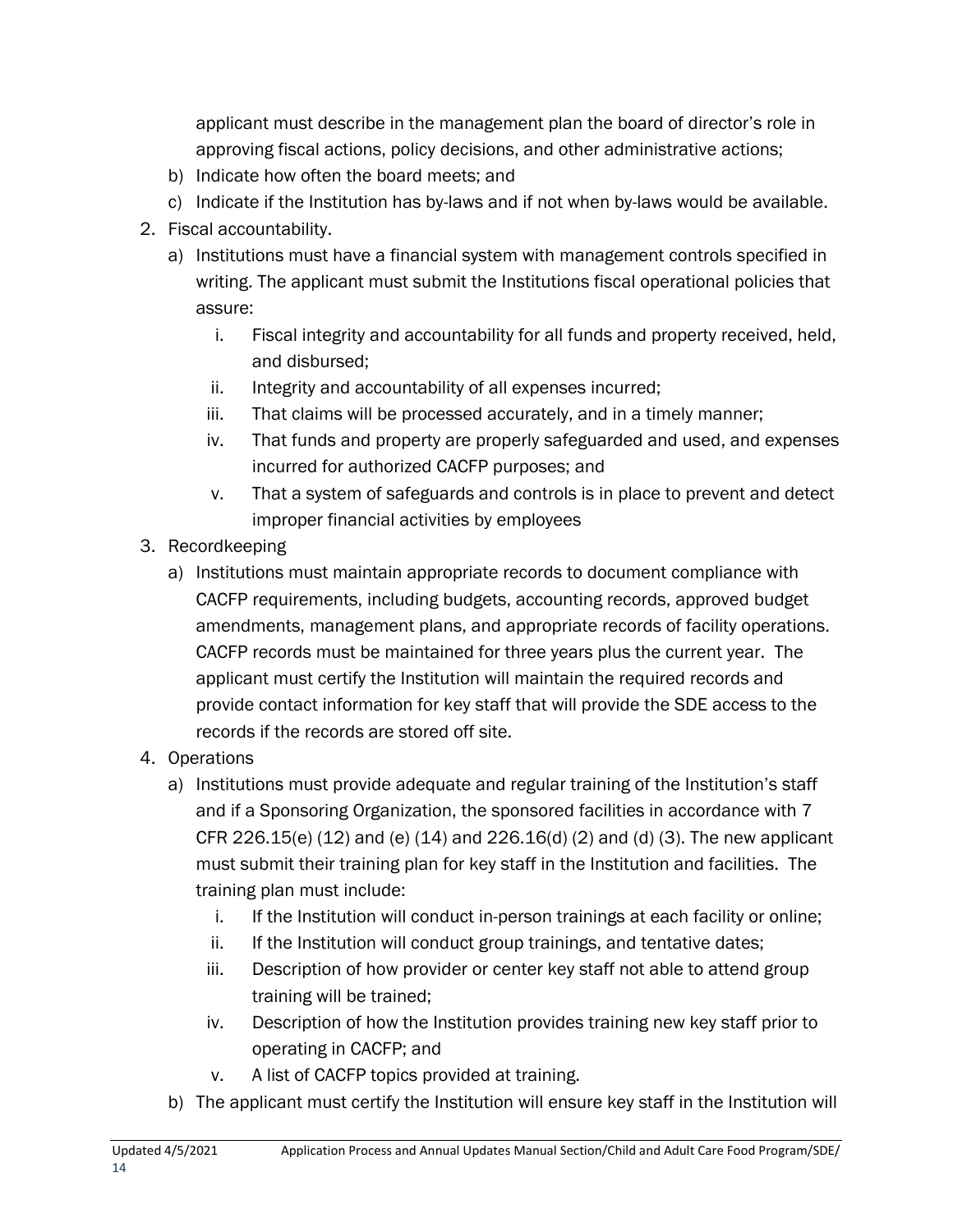attend or participate in mandatory CACFP trainings provided by SDE.

- 5. Monitoring
	- a) Sponsoring organizations must also submit with the new application and , annually the Monitoring Staff Ratio form to confirm the organization has sufficient staff to perform required monitoring responsibilities at all of its sponsored facilities. The form collects the list of employees that perform monitoring duties, each employee full time equivalency (FTE) and the percentage of time each employee performs monitoring duties. The monitor staffing requirements for organizations is provided in program regulations 7 CFR 226.16(b)(1) and in the Sponsoring Organization of Centers or Day Care Homes sections of this manual.
	- b) Sponsoring organizations shall perform monitoring in accordance with 7CFR 226.16(d) (4), to ensure that sponsored facilities accountably and appropriately operate CACFP. Organizations must submit a copy of their monitoring procedures for the SDE to review as part of the application process. The procedures must be attached on the attachment list in the application packet in MyIdahoCNP. For more information on the monitoring requirements, please refer to the Sponsoring Organization of Centers or Day Care Homes manual sections.
	- c) Sponsoring organizations must indicate if the organization will use the SDE monitoring form. If the Institution develops or uses a different form the applicant must provide the monitoring form to SDE for approval.
	- d) For sponsoring organizations of centers, the applicant must provide how the organization will ensure meals are not claimed for reimbursement when the monitor observes during a monitoring visit meals are served that do not meet the meal pattern and when problems are discovered during a monitoring visit, how the organization will apply corrective action and follow up for compliance with the facility.
- 6. Meal service and other operational requirements:
	- a) Independent centers and sponsoring organization facilities will follow practices that result in the operation of CACFP in accordance with the meal service, recordkeeping, and other operational requirements. The applicant must indicate sponsored facilities will be advised to comply with the following requirements:
		- i. Provide meals that meet the meal patterns set forth in 7 CFR 226.20;
		- ii. Comply with licensure or approval requirements;
		- iii. Have a food service that complies with applicable State and local health and sanitation requirements;
		- iv. Comply with civil rights requirements;
		- v. Maintain complete and appropriate records on file; and
		- vi. Claim reimbursement only for eligible meals.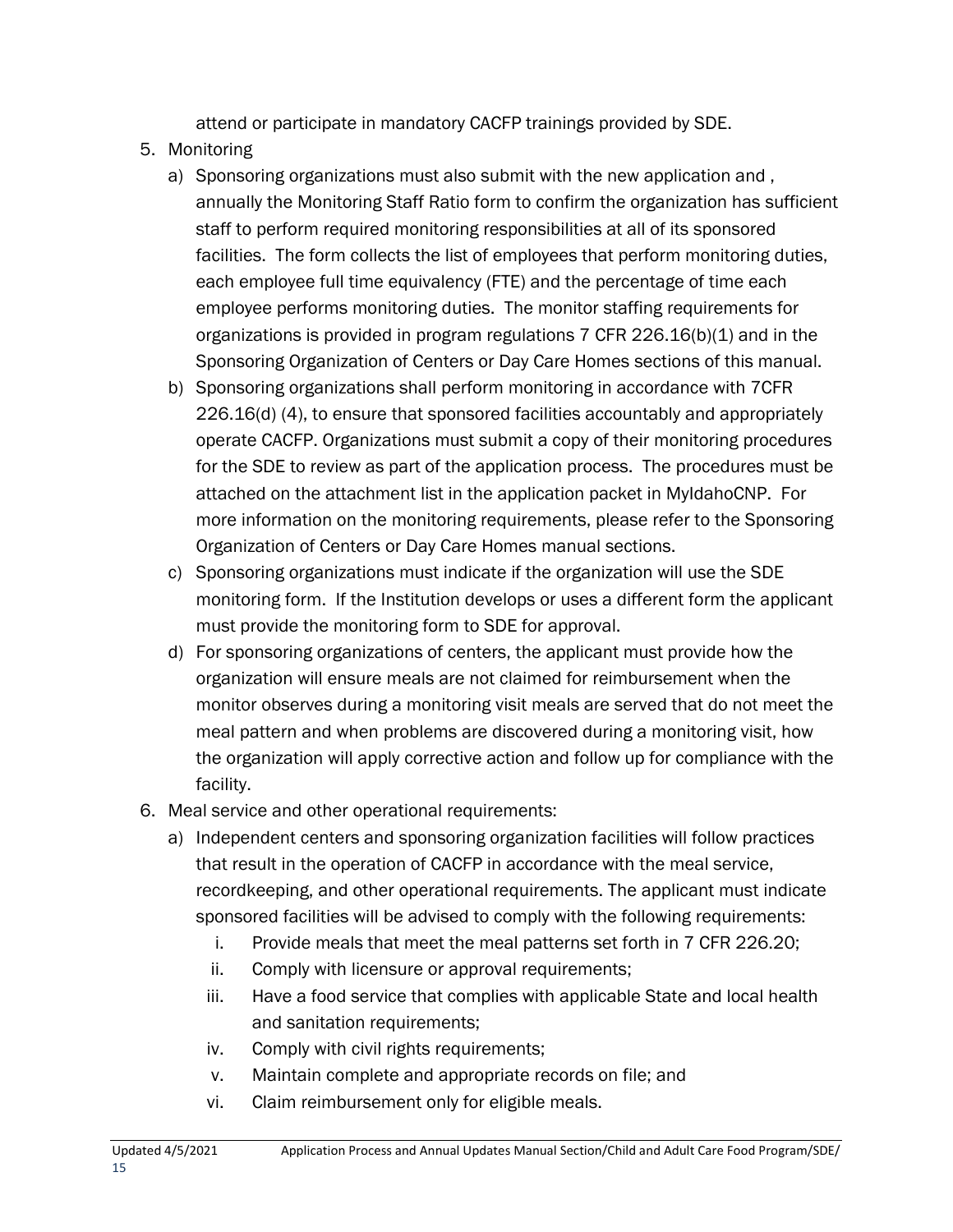- b) The independent centers and sponsoring organization of centers must describe how the Institution will ensure that adequate amounts of food items are purchased, prepared, and served in accordance with the CACFP meal pattern. The application must include the menu record the facility(s) will use to record the daily meals served. If the new sponsor is a current National School Lunch Program (NSLP) sponsor, the applicant must also provide which meal pattern the new sponsor will follow; either NSLP or CACFP.
- c) The independent centers and sponsoring organization of centers must indicate if the Institution will claim meals served to participants in need of food substitutions or food texturing modifications for required CACFP meal components. If yes, the applicant must describe how the facility(s) identify the participants and how staff are notified of the participant's meal substitutions.
- d) The independent centers and sponsoring organization of centers must indicate if the Institution will use the SDE medical statement form or will develop their own. If the Institution develops or uses a different form the applicant must provide the medical statement form to SDE for approval.
- e) Independent centers and sponsoring organization of centers must describe how the centers will record meal counts prior to the end of meal service and how the Institution will ensure centers will not claim more than the number of meals allowed per day per participant by program type.
- f) The independent centers and sponsoring organization of centers must describe how the Institution ensures claims are documented, accurate and submitted within 60 days after the claim month.
- g) The independent centers and sponsoring organization of centers must describe the Institutions claim edit check process to ensure an accurate claim is submitted monthly.
- e) The independent centers and sponsoring organization of centers must indicate if the Institution will use the SDE menu records, meal count records and attendance records. If the Institution develops or uses a different form(s) the applicant must provide the Institution form(s) to SDE for approval.
- h) Sponsoring organizations of day care homes or unaffiliated centers must provide their serious deficiency process for their sponsored facilities. In addition, the applicant must indicate the name of the hearing official, occupation and affiliation with the organization.
- 7. Eligibility Independent Centers and Sponsoring Organization of Centers (Head Starts, At-risk Centers, and Emergency Shelters may skip this section.)
	- a) The applicant must report how they will ensure the participants' income eligibility forms will be properly completed and approved and the Institution's will use and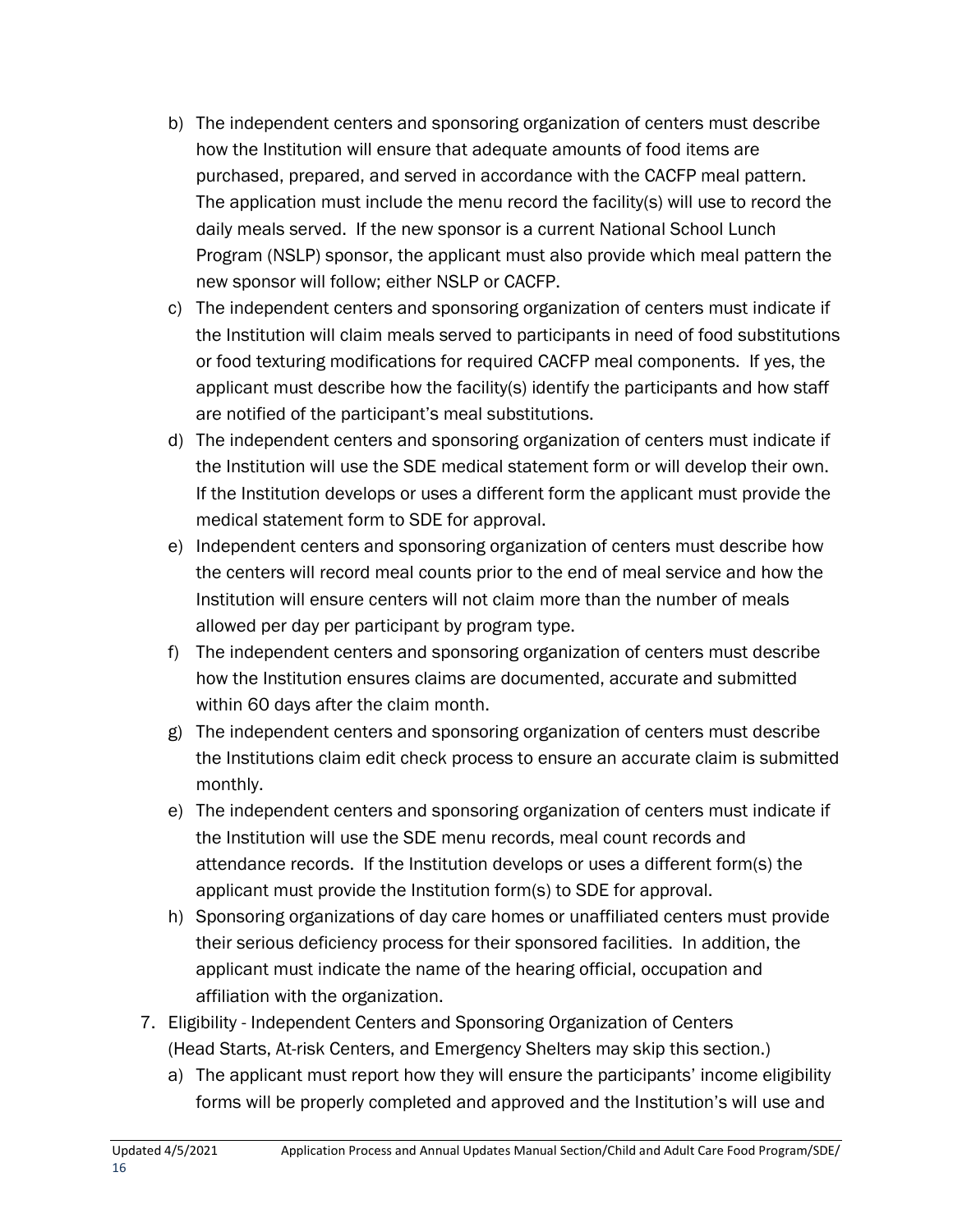maintain a current enrollment form.

- b) For adult day care centers, the applicant must describe how the center(s) use alternate documentation (if applicable) and how the center ensures meal category and eligibility forms are properly completed and approved.
- c) The applicant must describe how the Institution will maintain the confidentiality of eligibility information.
- d) The applicant must indicate if the Institution will use the SDE Parent/Guardian letter. If the Institution develops or uses a different letter, the letter must be submitted for SDE approval.
- e) The applicant must indicate if the Institution will use the SDE Meal Income Eligibility Enrollment form. If the Institution develops or uses a different form, the form must be submitted for SDE approval. In addition, the applicant must provide the name and title of the Institutions income eligibility determining official and back-up official.

### Section IV: Certifications

1. Certification statements and assurances the information provided is true and correct.

### **CHECKLIST**

Items are placed on the checklist based on how the Institution answers the questions in the management plan and site or provider application. Below is a list of items that may be on an Institution's checklist. Each item must be attached in the checklist:

- 1. Audit Questionnaire
- 2. Budget Expenditure Prior Approval (SPWA)
- 3. Statement of Financial Position
- 4. 3 Years of Financial Records
- 5. Other Funds and List of Sources
- 6. Free and Reduced-Price Policy Statement If Non-Pricing or Pricing Program-More Information Is Provided for This Statement Below
- 7. Serious Deficiency Process
- 8. Fiscal Operational Policies
- 9. Institution's Job Descriptions
- 10.Institution's Monitoring Form
- 11.Institution's Monitoring Procedures
- 12.Monitoring Staffing Ratio Form
- 13.Institution's Medical Statement Form
- 14.Institution's Menu Production Record
- 15.Institution's Meal Count Record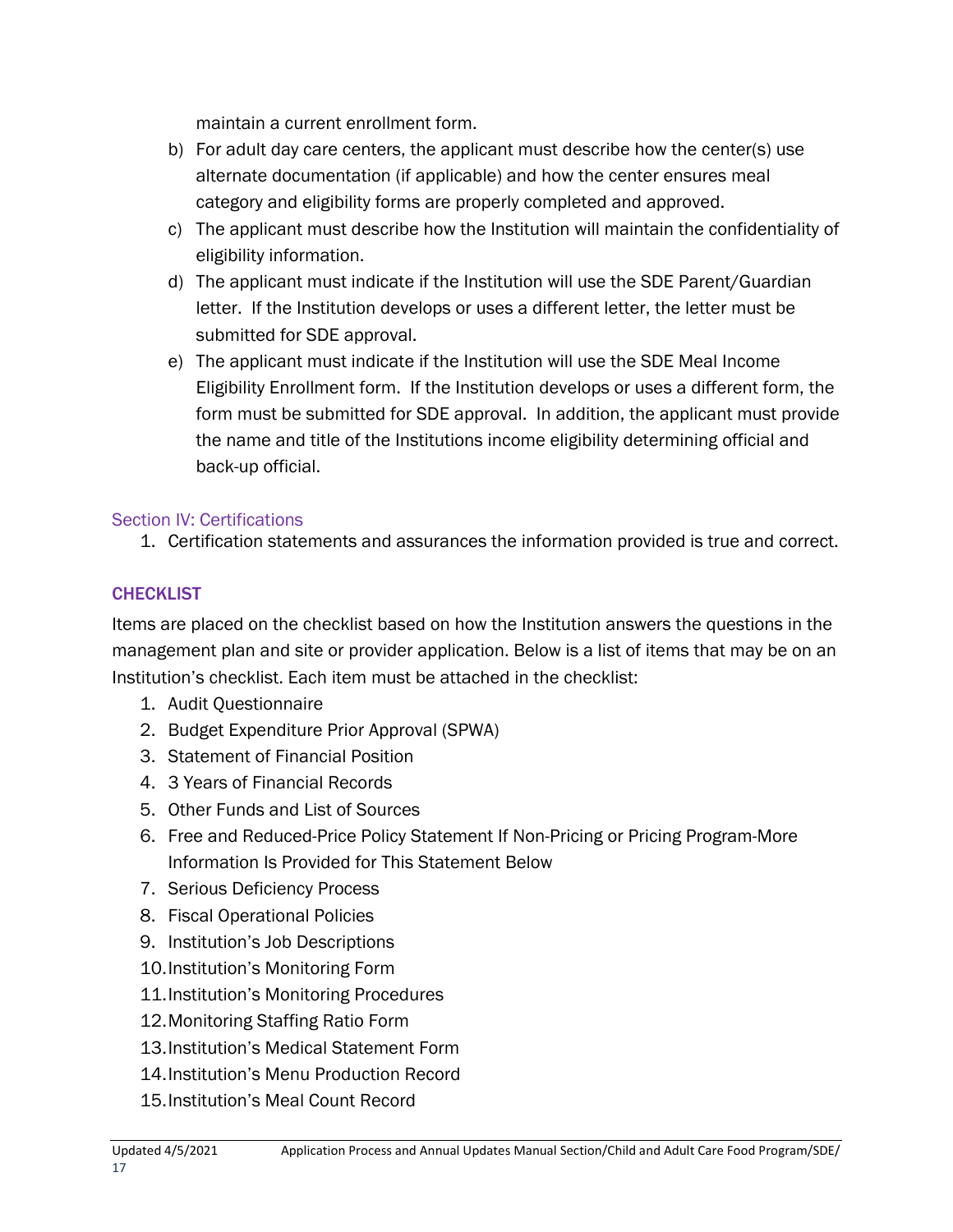- 16.Institution's Attendance Record
- 17.Nondiscrimination Statement-Required for All New Institutions
- 18.Organizational Chart
- 19.Outside Employment Policy
- 20.Parent/Guardian Letter
- 21.Meal Income Eligibility Enrollment Form
- 22.Procedures to Maintain Annual Enrollment or Declined Documents, Process Monthly Claims, Disburse Payments and Handle Uncashed Checks
- 23.Procedures for Determining and Certifying Tier I Homes
- 24.Procedures for Notifying Tier II Homes of Their Options for Reimbursement
- 25.Recruitment Policy
- 26.Institution's Plan to Conduct CACFP Training for All Key Staff
- 27.Institution's Plan to Train Centers on CACFP Regulations
- 28.Identified Unserved Facility List
- 29.Unserved Facility Procedure
- 30.List of Employees and Their Titles That Work In CACFP
- 31.List of Providers Who Qualify for Tier 1 Based on SNAP within 30 days of receiving this list, SDE will provide this list to Idaho state department of health and welfare, the agency that is responsible for the administration of the snap
- 32.Site or Provider Current License and/or Current Health Inspection and Fire Inspection Reports

### Idaho Statewide Media Release

The media release no longer appears on the checklist since SDE issues a statewide media release on behalf of all Institutions annually. The media releases issued for Institutions other than emergency shelters, At-risk afterschool care centers, and sponsoring organizations of emergency shelters, At-risk afterschool care centers, or day care homes must include the Income Eligibility Guidelines for Free and Reduced-price Meals.

The statewide release for emergency shelters, At-risk afterschool care centers, Head Start centers and sponsoring Organizations of emergency shelters, At-risk afterschool care centers, Head Start centers, day care homes and by other institutions which elect not to charge separately for meals announces the availability of meals at no separate charge.

The statewide release for child care centers, outside school hour centers, adult day care centers and sponsoring organizations of child care centers, outside school hour centers and adult day care centers, which charge separately for meals shall announce the availability of free and reduced-price meals to children meeting the approved eligibility criteria. The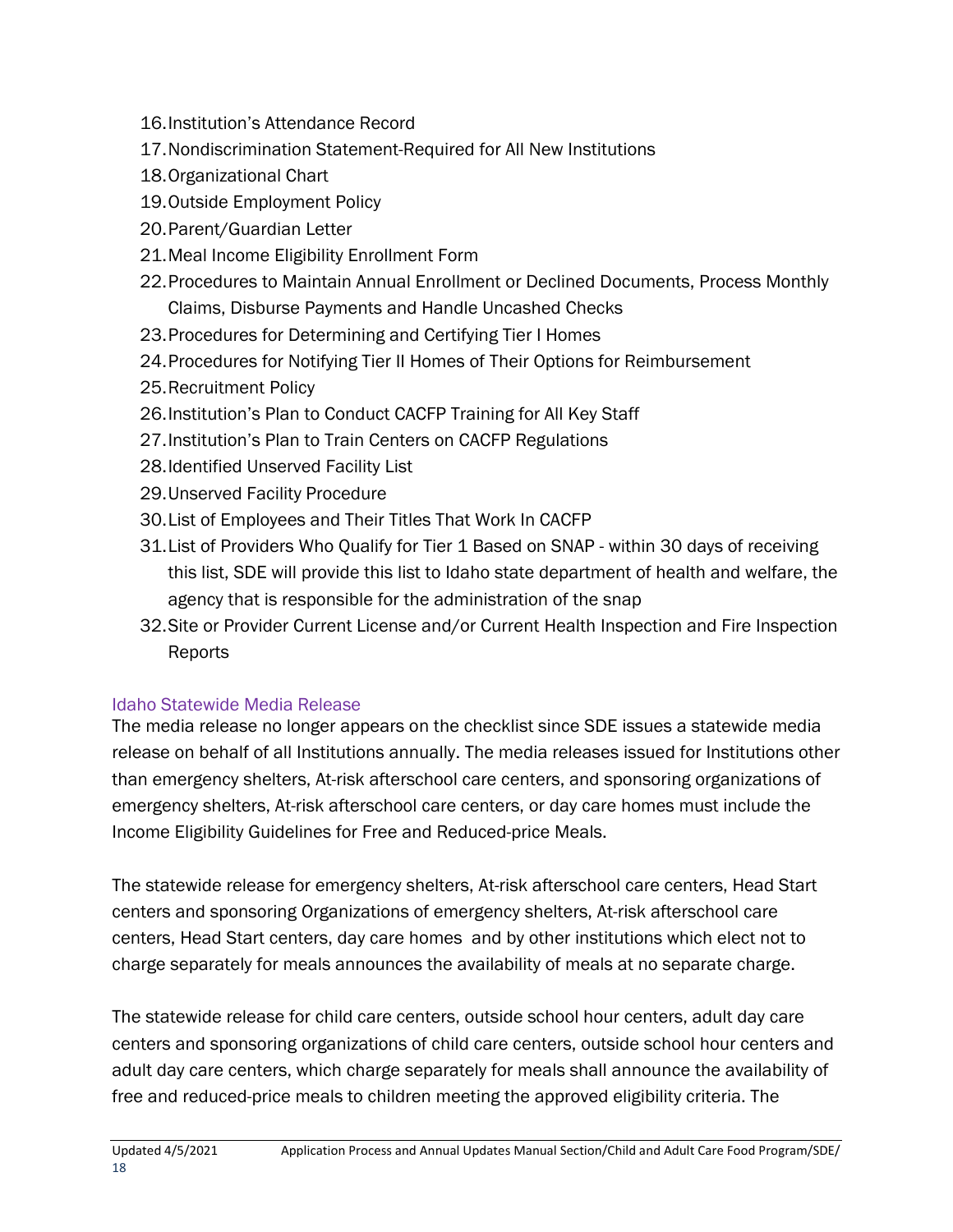release shall also announce that children who are TANF recipients, SNAP or FDPIR households, or are Head Start participants are automatically eligible to receive free meal benefits. In addition, the release will announce that adult participants who are members of SNAP or FDPIR households or who are SSI or Medicaid participants are automatically eligible to receive free meal benefits.

Both statewide releases will state that meals are available to all participants without regard to race, color, national origin, sex, age, or disability.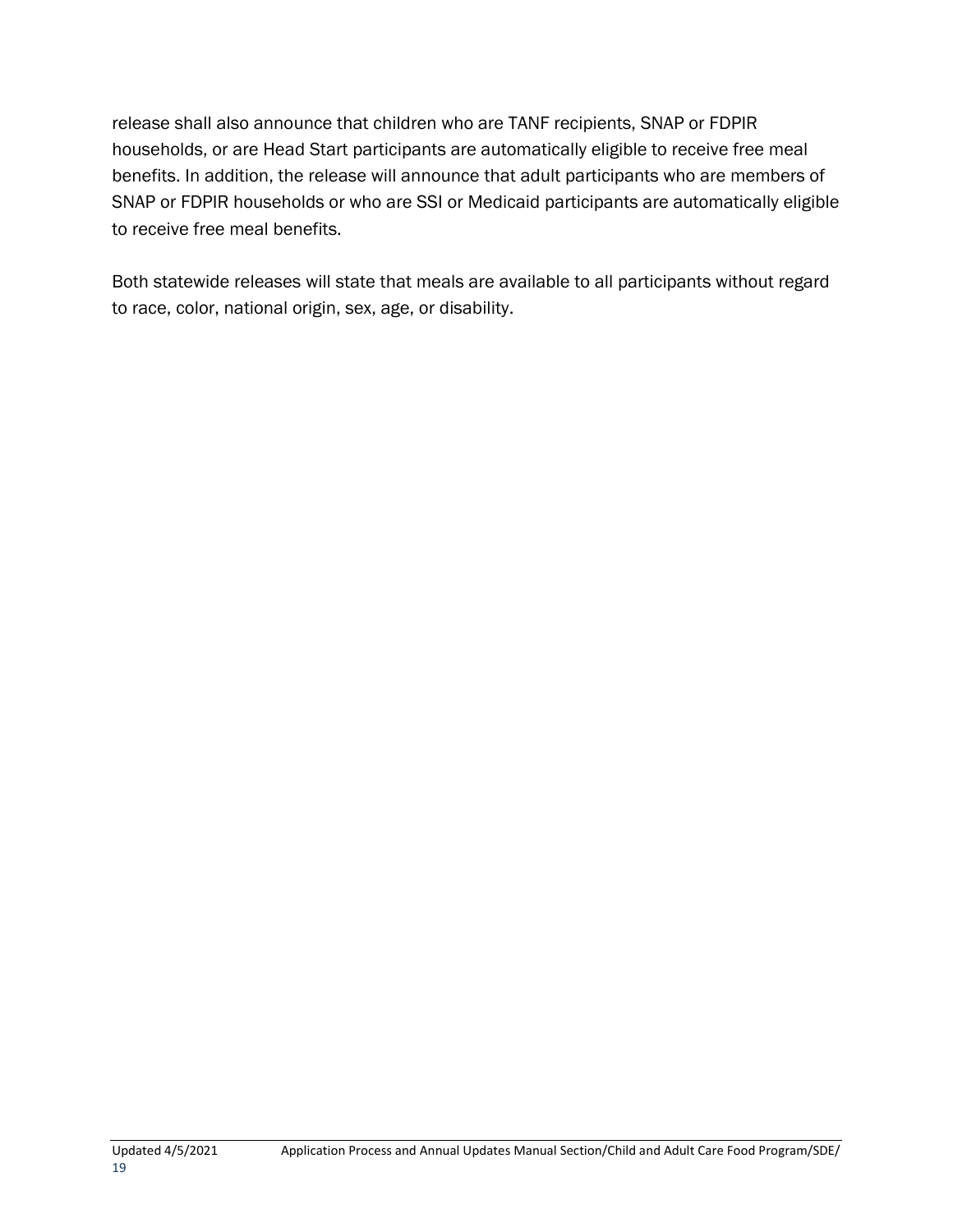### Free and Reduced-price Policy Statement

SDE shall not enter into a Child and Adult Care Food Program agreement with a new Institution until the Institution has submitted, and SDE has approved, a written policy statement concerning Free and Reduced-price meals to be used in all child and adult day care facilities under its jurisdiction. SDE will not require an Institution to revise its Free and Reduced-price policy statement or its nondiscrimination statement unless the Institution makes a substantive change to either policy. Pending approval of a revision to these statements, the existing policy must remain in effect.

Emergency shelters, At-risk afterschool care centers, Head Start centers and sponsoring Organizations of emergency shelters, At-risk afterschool care centers, Head Start centers and day care homes operate in CACFP as non-pricing programs.

Child care centers, outside school hour centers, adult day care centers and sponsoring Organizations of child care centers, outside school hour centers and adult day care centers may choose to participate in CACFP as a non-pricing or pricing program.

- 1. Non-pricing programs do not serve meals at a separate charge to children;
- 2. Pricing programs have a separate identifiable charge for meals served to participants.

Below is a Prototype Free and Reduced-price policy statement for non-pricing programs: Note: This statement must be provided to all participants and/or their families/guardians, either within the parent letter for the Income Eligibility form for free and reduced-price meals or in a separate document.

At (insert name of Institution) all participants are served the same meals at no separate charge, regardless of race, color, national origin, sex, age, or disability and there will be no discrimination in the course of the food service.

(Add this section if the Institution is a Sponsoring Organization of Day Care Homes) There will be no identification of children in day care homes in which meals are reimbursed at both the tier I and tier II reimbursement rates and for children in child care centers with Free and Reduced-price meal recipients. In addition, the sponsoring organization will not make any Free and Reducedprice eligibility information concerning individual households available to day care homes and will limit the use of such information to persons directly connected with the administration and enforcement of CACFP.

Next is a Prototype Free and Reduced-price policy statement for *pricing* programs: **Note:** This statement (including the chart) must be provided to all participants and/or their families/guardians, either within the parent letter for the Income Eligibility form for free and reduced-price meals or in a separate document.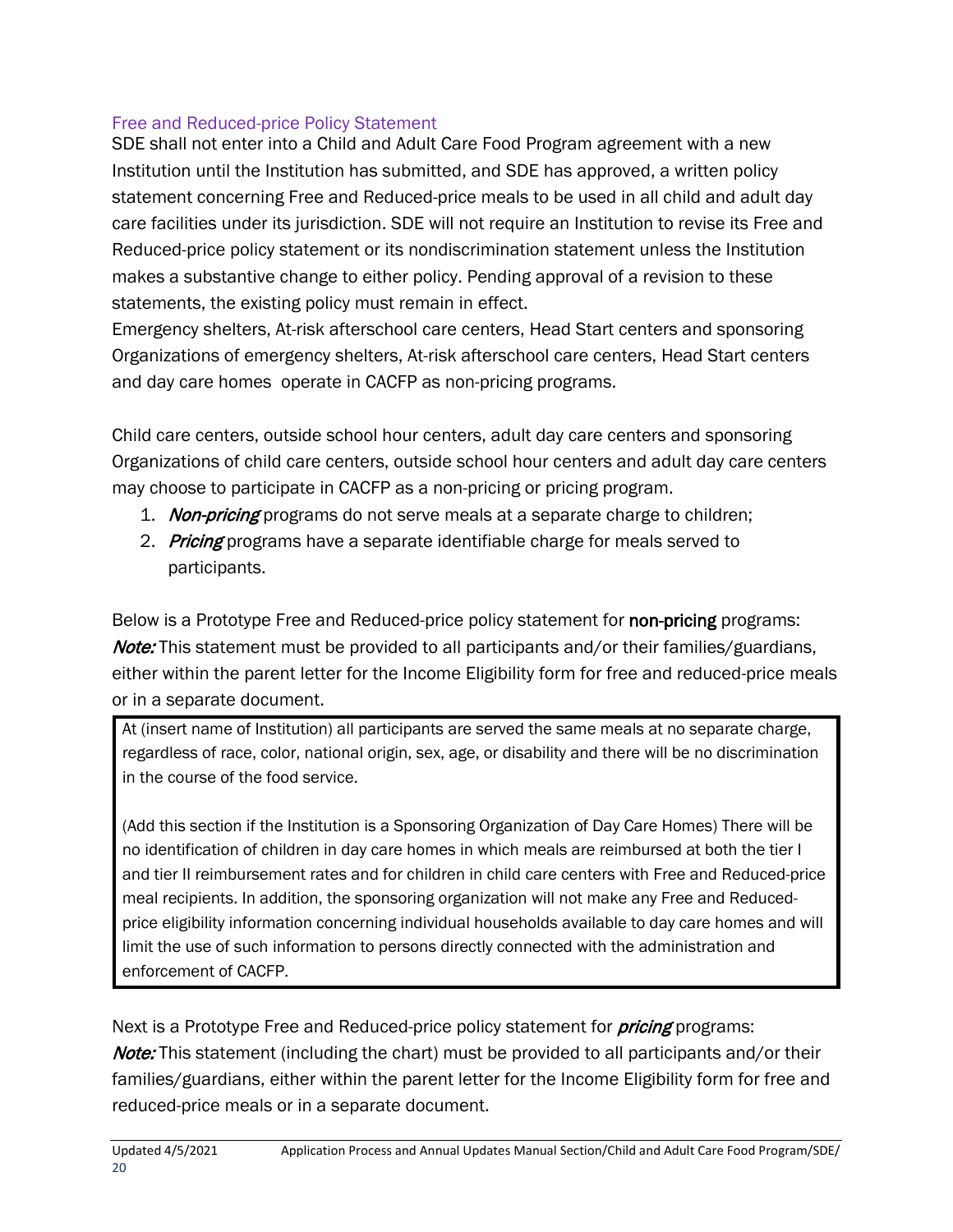#### Non-pricing Statement

(Insert name of Institution) is a pricing program and has a separate identifiable charge for meals served to participants regardless of race, color, national origin, sex, age, or disability and there will be no discrimination or overt identification of free and reduced-price meal recipients in the course of meal service. The full price for breakfast is (insert price), lunch and supper is (insert price), and snack is (insert price).

For participants unable to pay the full price for meals served by (Insert name of Institution), below is the policy for free and reduced-price meals. Participants eligible for reduced-price meals; breakfast is \$.30, lunch and supper is \$.40 and snack is \$.15. The charge for full price and reduced-price meals will be collected (insert method or methods of payment for participant meals/snacks). Each center has a copy of the policy, which may be reviewed by any interested party.

Households with any member who is receiving SNAP, Temporary Assistance for Families in Idaho (TAFI) or Food Distribution on Indian Reservations (FDPIR) or, for adult participants, who are members of a SNAP or FDPIR household or SSI or Medicaid participants; these households are only required to provide the recipient's name, their SNAP, TAFI, FDPIR, SSI or Medicaid case number, the participants name and an adult signature.

For other applicants, the household must list the names of all household members, all household income with the amount, source and frequency of the income received by each household member. If a household member does not have income, the no income box must be checked. An adult signature is required along with the last 4 digits of the adult's social security number. The signature of the adult household member certifies that the information provided is correct.

You may include all foster children's names on a household Income Eligibility form with other nonfoster children. Foster children are eligible for meal benefits. Foster children must be the legal responsibility of the welfare agency or the court.

Participants who are homeless, runaway or migrant are also eligible for benefits. Household members do not have to be US citizens for participants to qualify for benefits. Income Eligibility forms may be submitted at any time during the year.

Continued on next page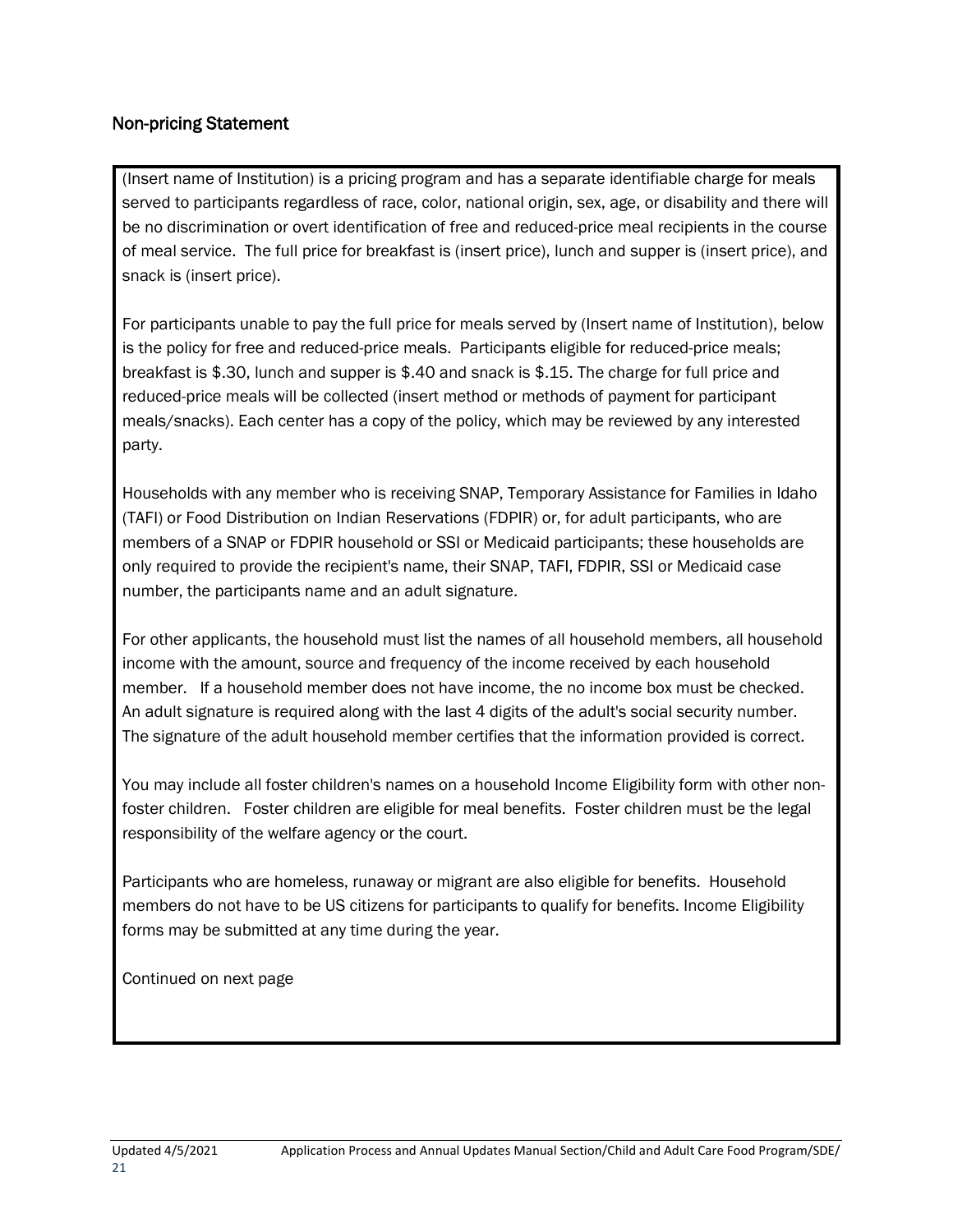#### Non-pricing statement continued:

Under the provisions of the free and reduced-price policy, the Determining Official will review the Income Eligibility form and determine eligibility. Parents or guardians dissatisfied with the ruling of the official(s) or termination of benefits as a result of verification may wish to discuss the decision with the Determining Official(s) on an informal basis. Parents or guardians wishing to make a formal appeal may make a request either orally or in writing to the Hearing Official for a hearing on the decision. The parents or guardians have will have the opportunity:

- To be assisted or represented by an attorney or other person in presenting their appeal;
- To examine, prior to and during the hearing, the documents and records presented to support the decision under appeal;
- For the hearing to be held with reasonable promptness and convenience to the family and adequate notice shall be given to the family as to the time and place of the hearing;
- An opportunity for the family to present oral or documentary evidence and arguments supporting their position;
- For the family to question or refute any testimony or other evidence and to confront and crossexamine any adverse witnesses;
- For the hearing to be conducted and the determination made by a hearing official who did not participate in making the initial decision;
- For the determination of the hearing official to be based on the oral and documentary evidence presented at the hearing and made a part of that hearing record;
- For the family and any designated representatives to be notified in writing of the decision of the hearing official;
- For a written record to be prepared with respect to each hearing, that will include the decision under appeal, any documentary evidence and a summary of any oral testimony presented at the hearing, the decision of the hearing official, including the reasons therefore, and a copy of the notification to the family of the decision of the hearing official; and
- For written record of each hearing to be preserved for a period of three years and shall be available for examination by the family or its representatives at any reasonable time and place during such period.

Hearing Official(s) Name:

Address: Telephone number:

| Income Eligibility forms are    |  |  |  |  |
|---------------------------------|--|--|--|--|
| available to all households     |  |  |  |  |
| along with a letter to parents  |  |  |  |  |
| or guardians. To apply for      |  |  |  |  |
| free or reduced- price meals.   |  |  |  |  |
| households should fill out      |  |  |  |  |
| the form and return it to the   |  |  |  |  |
| center. Additional copies are   |  |  |  |  |
| available at each center.       |  |  |  |  |
| The information provided on     |  |  |  |  |
| the form will be used for the   |  |  |  |  |
| purpose of determining          |  |  |  |  |
| eligibility and may be verified |  |  |  |  |
| at any time during the year     |  |  |  |  |
| by program officials.           |  |  |  |  |
|                                 |  |  |  |  |

| Income Chart (before taxes)             |                |        |                                |  |
|-----------------------------------------|----------------|--------|--------------------------------|--|
| Effective July 1, 2020 to June 30, 2021 |                |        |                                |  |
| <b>Reduced Price</b>                    |                |        |                                |  |
|                                         |                |        |                                |  |
| Annual                                  | <b>Monthly</b> | Weekly | <b>Household Size</b>          |  |
| 23,606                                  | 1,968          | 454    | 1                              |  |
| 31,894                                  | 2,658          | 614    | $\mathbf{2}$                   |  |
| 40,182                                  | 3,349          | 773    | 3                              |  |
| 48,470                                  | 4,040          | 933    | 4                              |  |
| 56,758                                  | 4,730          | 1,092  | 5                              |  |
| 65,046                                  | 5,421          | 1,251  | 6                              |  |
| 73,334                                  | 6,112          | 1,411  | 7                              |  |
| 81,622                                  | 6,802          | 1,570  | 8                              |  |
| 8,288                                   | 691            | 160    | For each additional member add |  |

#### This Institution is an equal opportunity provider and employer.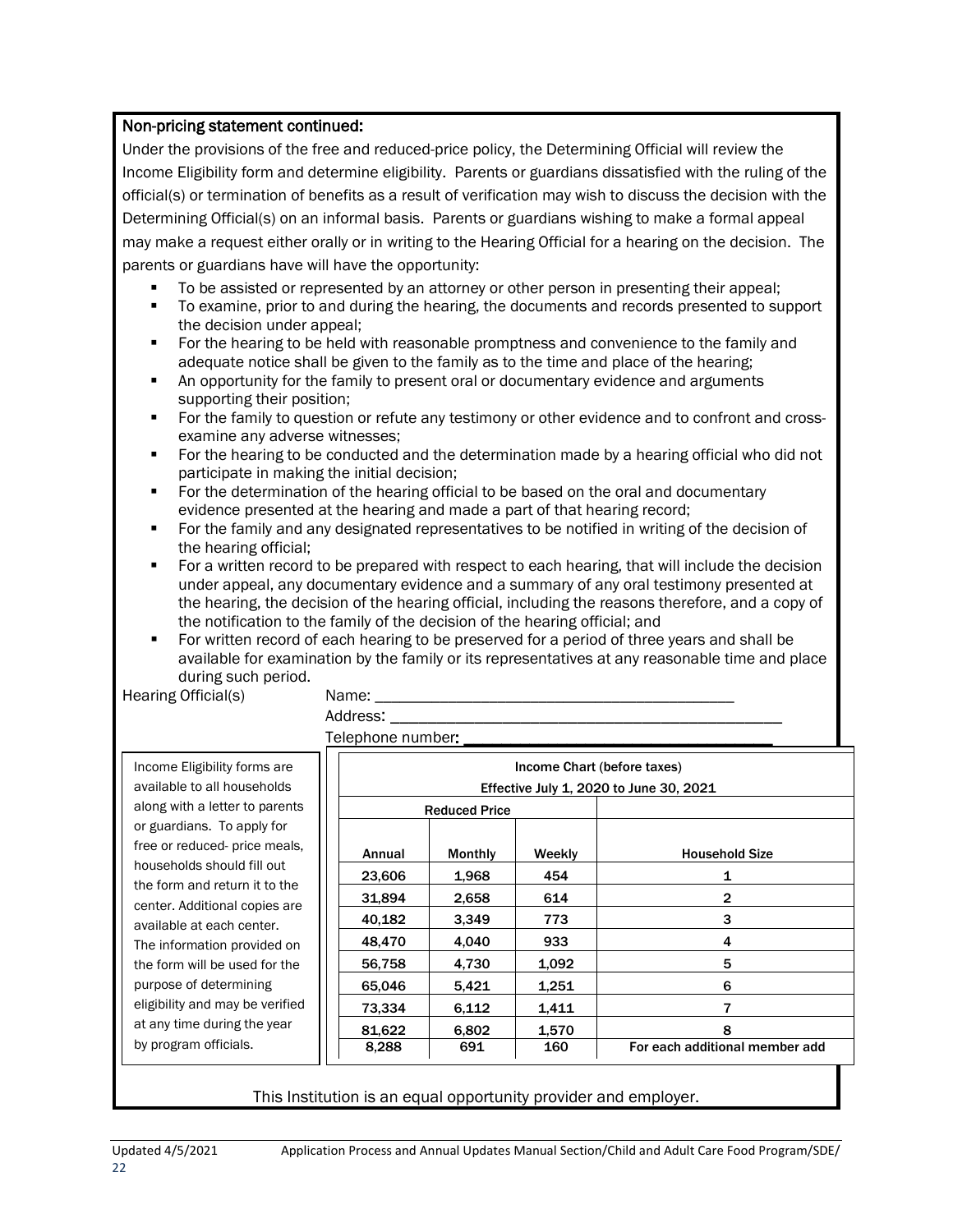#### APPLICATION PACKET NOTES

This is the location where SDE will place notes concerning the application review for approval and additional information needed to approve the packet. If the application packet is returned for corrections, please refer to the application packet notes and make the requested corrections.

### ATTACHMENT LIST

These are additional documents not listed in the checklist but must be provided by the Institution before submitting the packet for approval:

- 1. One week of *Completed* Menu Records- production or detailed menu records
- 2. One month of planned menus
- 3. Food service contract—if meals are contracted from a food service management company, school district, or other vendor
- 4. USDA Foods or Cash in Lieu Preference Form
- 5. Signed and Dated CNP Permanent Agreement (only for new sponsors)
- 6. One blank enrollment form currently being used by the Institution

### SITE OR PROVIDER APPLICATION(S)

The center site and day care home provider applications have a different order in which the information is collected. Below is a general guideline for information required for each to be completed. Institutions must complete a center site or provider application for each sponsored center and/or provider.

### Effective Date (Provider application only)

The applicant must provide the month and year the sponsoring organization determined the provider is ready to submit claims for reimbursement. For example, if the sponsor conducted the preapproval visit September 21, 2020, training was completed prior to October 1, 2020 and the provider started serving meals and maintaining required claim records on October 5, 2020 the applicant would select 10/1/2020 from the drop-down menu and Oct. 2020 is the first month the sponsor may submit a claim for that provider.

Any time after the provider application is approved by the SDE, if the sponsor revises the application for SDE approval, the sponsor must select the effective date for the changes. It is important to note, changes to the meal schedule must be approved by the SDE prior to the provider implementing the change. Therefore, if the provider is planning to add AM snack as a meal service November 1, 2020, the sponsor must revise the application in October 2020, select 11/1/2020 as the effective date, make the meal service revision and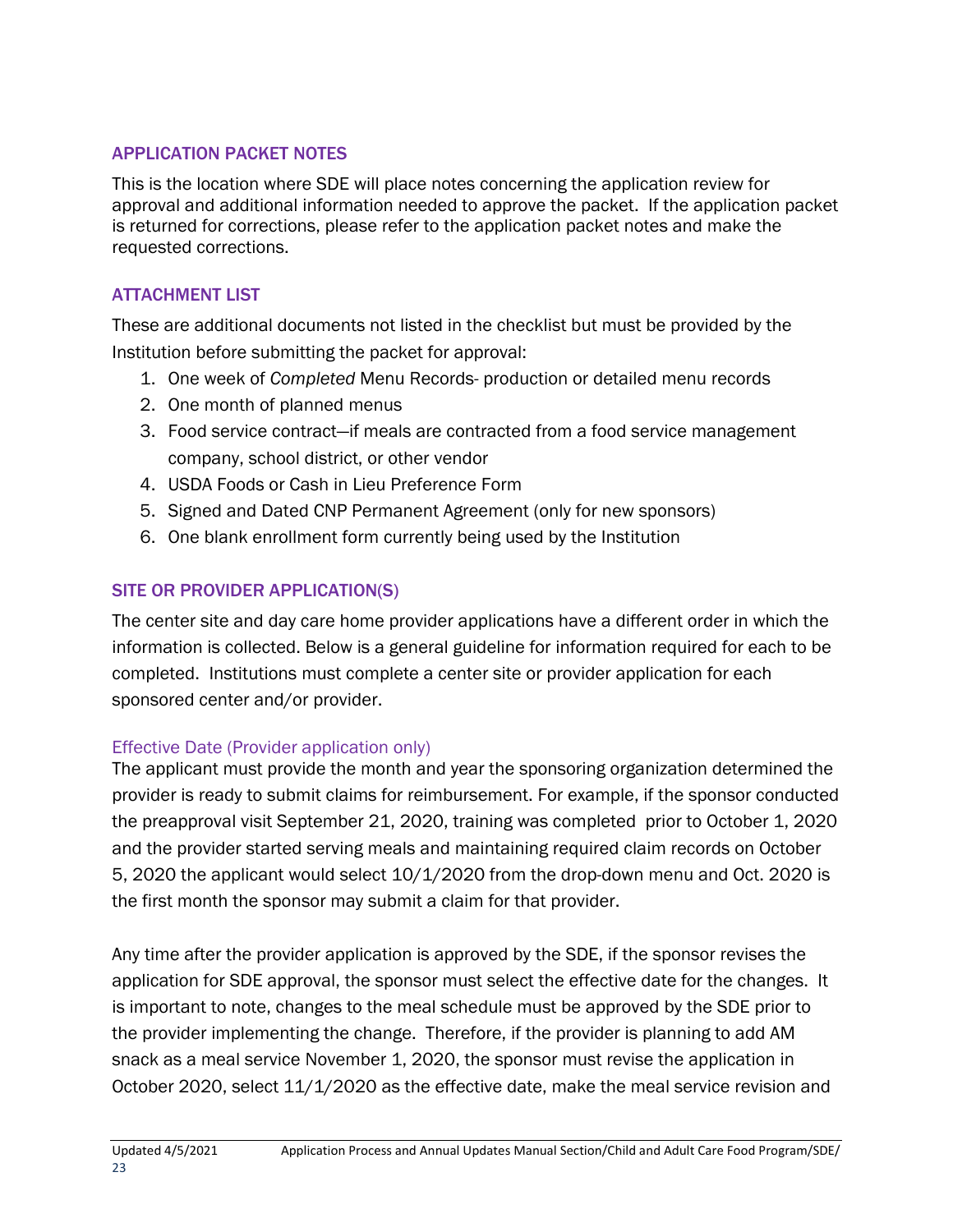submit the packet for approval to the SDE prior to 11/1/2020 so the SDE may approve the changes prior to the provider serving the AM snack for reimbursement.

**Centers**- Since there is not an option for sponsors to select the effective date of the application in the site application it is important the sponsor submits the application for approval prior to the date the center plans to implement the meal schedule changes.

### Address and Contact Information

- 1. Street and mailing address for center site or day care home provider
- 2. List of center site Responsible Individuals or day care home provider (Contacts responsible for CACFP operation and administration) and their date of birth
- 3. Contact information for each center site Responsible Individual and the day care home provider (i.e. email address, phone number(s), day care home name and job title for center contact)

### Site information: (Center site application only)

- 1. Centers must indicate if the center operates as an adult center and/or a child care center. If a child care center, the applicant indicates which type(s) of centers:
	- a) Child care;
	- b) Head start;
	- c) Outside school hours;
	- d) At-risk afterschool care center; and
	- e) Emergency shelter.

For each center type the center operates under the center must submit current information on the number of enrolled participants who are eligible for Free, Reduced-price and Paid meals

- 2. The applicant must indicate if the center is For-profit or Non-profit
- 3. The applicant must indicate if the center is affiliated or unaffiliated to the Institution
- 4. The applicant must indicate if the center provides child care for infants under 12 months of age
- 5. The applicant must indicate if the center previously operated in the CACFP under a sponsoring organization and if so, provide the sponsor name and dates of participation.
- 6. For centers, the applicant must provide the date of the pre-approval visit

### Tiering: (Day care home provider application only)

Sponsoring organizations of day care homes must submit current information on the providers tiering status. Additional information on tiering is located in the Sponsoring Organization Day Care Home manual section.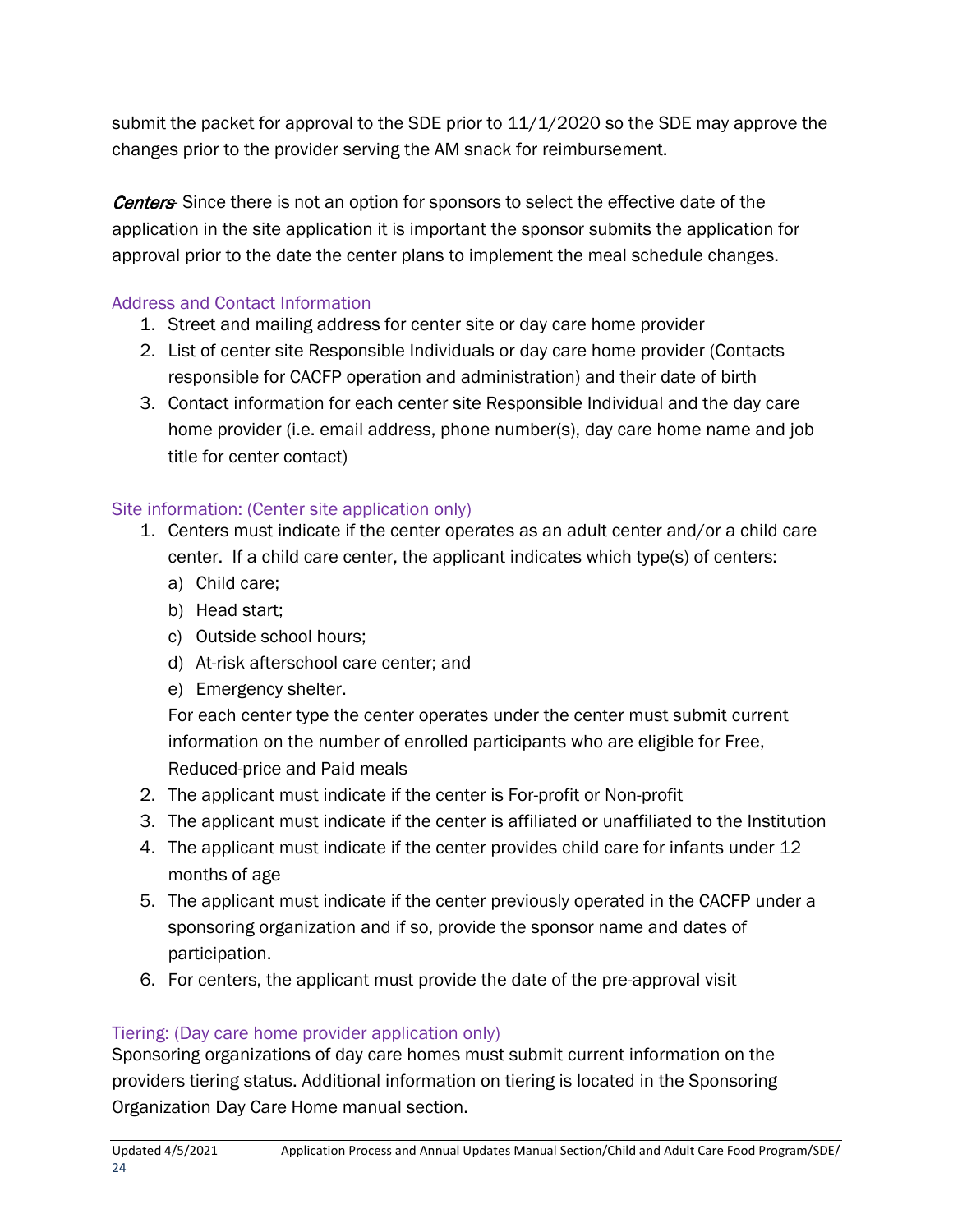For census data determinations, SDE provides the most current census data website locations annually, either at training or via email to use for Tier I status determinations. This is the current link to FNS Area Eligibility Mapper using census data, https://www.fns.usda.gov/areaeligibility.

For area eligibility determinations, the SDE posts on the CNP website annually in April a list of elementary, middle and high schools in Idaho where at least one-half of the children enrolled are certified eligible to receive Free or Reduced-price meals. This is the link to the CNP website where the Lunch Eligibility Report is located, https://www.sde.idaho.gov/cnp/resource-center.html

- 1. Indicate the provider tier level (Tier I or Tier II)
- 2. If the provider is determined as tier I the applicant must indicate the determination method:
	- a) Area eligible- school;
	- b) Area eligible- census;
	- c) Income qualified; or
	- d) Categorically eligible.

If the provider is area eligible by school indicate the area eligible school in the day care home boundary that qualifies the provider for Tier I status.

- 2. If the provider is Tier II, the applicant must indicate the providers reimbursement option:
	- a) Tier II low- sponsor identifies all income and categorically eligible children enrolled and receive tier I rates for those children;
	- b) Tier II mixed- sponsor identifies only categorically eligible children enrolled and receive tier I rates for those children; or
	- c) Tier II high- provider receives tier II rates for all enrolled children.
- 3. The applicant must provide the current number of children enrolled in the day care home.

### License Information

All centers and family day care homes must document that they meet CACFP licensing requirements. Per Idaho Code, all child care sites must be licensed.

Some types of Institutions may be exempt from Idaho Code licensing requirements:

- 1. Government or Public Institutions
- 2. Emergency Shelters
- 3. At-risk Afterschool Centers only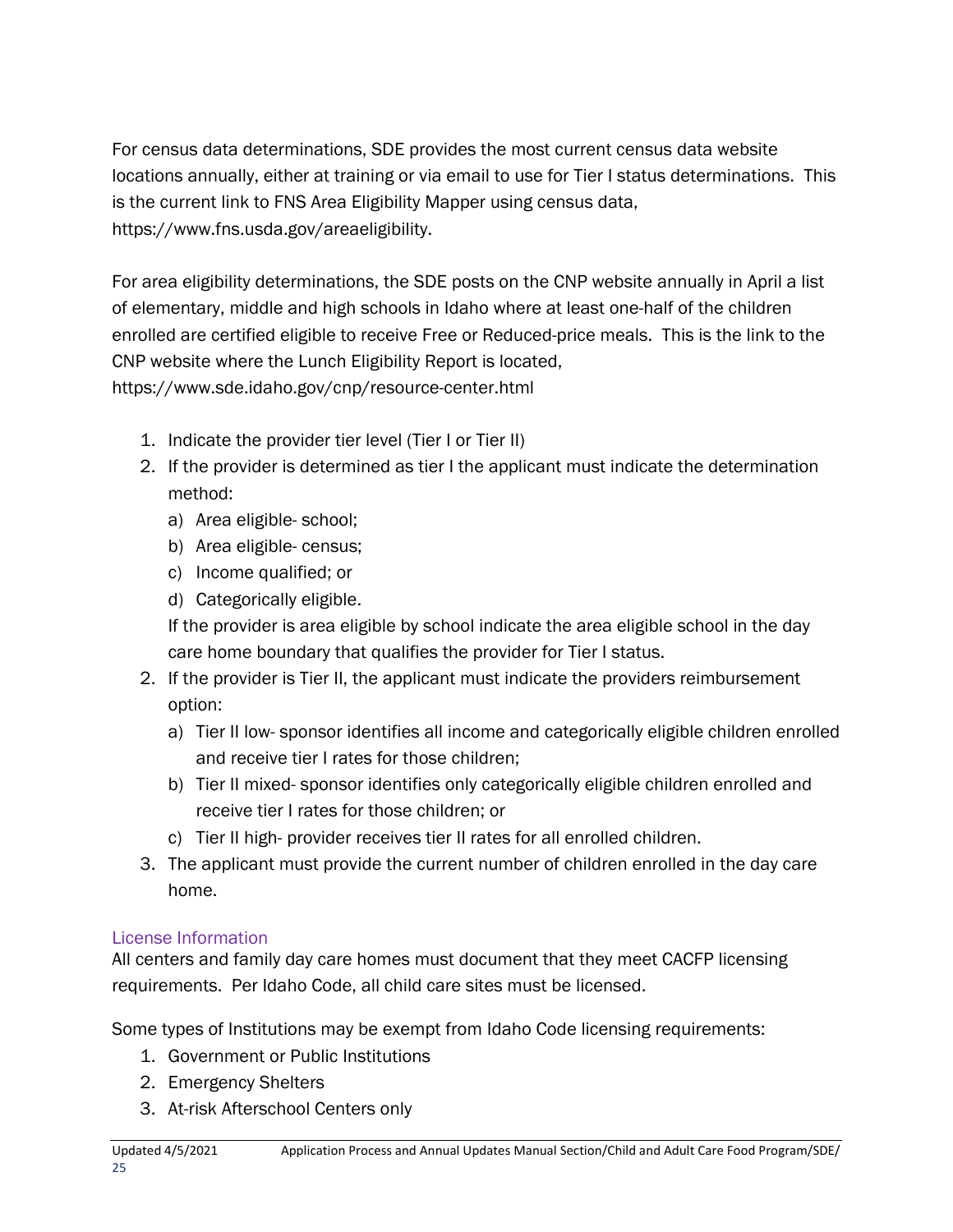- 4. Outside-School-Hour Care Centers only
- 5. Adult Day Care Centers

If a site is exempt from Idaho licensing code, it must receive and pass, per Idaho code, an annual health inspection from their local health department and an annual fire inspection from their local fire department. The Institution must maintain and submit all inspection documentation to SDE. It is the responsibility of the Institution's administration to comply with the laws governing licensing in their geographic area of Idaho. Institutions are not eligible for the CACFP if their licenses lapse or are terminated. Institutions must comply with applicable procedures to renew licensing, submit documentation of licensing or demonstrate compliance with Idaho health and safety standards or the application will be denied.

If child care licensing at any time becomes unavailable in any area of the State of Idaho or a day care home or adult day care center is exempt from licensing in Idaho, procedures described later in this manual under "Unavailable Licensing Agency" must be followed.

This is information required for the license section.

- 1. The applicant must indicate the entity the center or home is licensed by:
	- a) City;
	- b) County;
	- c) Military;
	- d) State;
	- e) Other; or
	- f) Exempt (centers)

If the center is not required to be licensed under Idaho licensing code, the applicant will select Exempt and provide the current annual health and fire inspection dates under Additional Licensing.

- 2. The applicant must provide the current license number
- 3. The applicant must provide the license effective and expiration dates.
- 4. The applicant must provide the license capacity provided on the license

### Schedule for Site or Provider

The Applicant must report their facility business operation and meal service schedule.

1. The applicant must indicate each month the center or provider business is in operation and will be serving meals in CACFP. The CACFP operates based on the Federal fiscal year, October 1- September 30.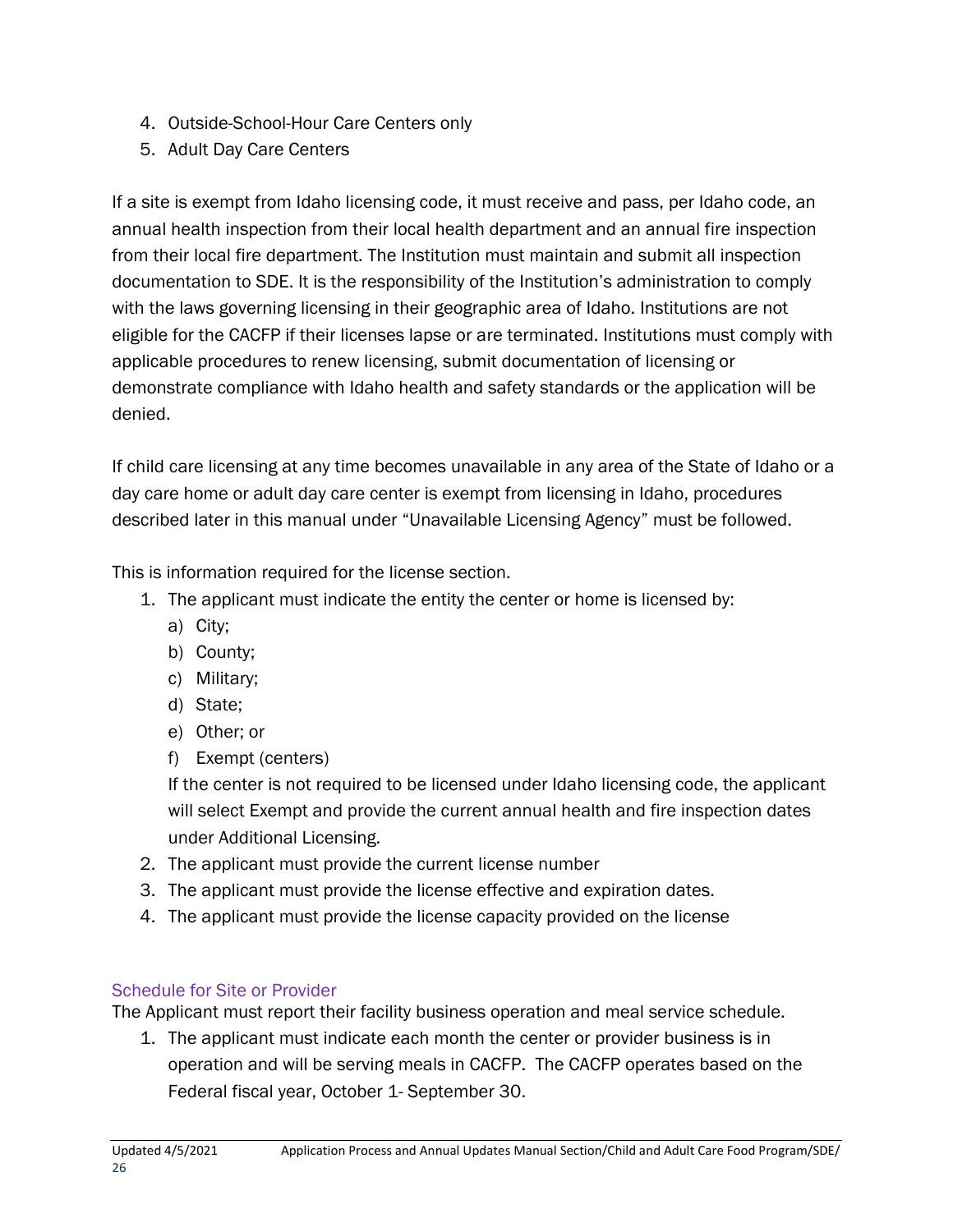- 2. The applicant must indicate if the center or home is open 24 hours a day.
- 3. The applicant must provide the business operating hours (time open and time close) by weekday and weekend (if applicable).
- 4. For child care centers, Head Start programs, outside school hour centers, emergency shelters or day care homes; the applicant must mark which meals the center or day care home will serve and claim for reimbursement in CACFP. Meals service options:
	- a) Breakfast;
	- b) AM Snack;
	- c) Lunch;
	- d) PM Snack;
	- e) Supper; and
	- f) Evening Snack

For each meal selected the applicant must mark the days of the week the meal service will be provided (Monday-Sunday options), and meal service times by weekday and weekend (if applicable). If the meal service duration is more than 60 minutes the applicant must mark the Multiple Shifts box.

5. The applicant must record the dates of anticipated closures.

### General Questions (Day care home provider application only)

- 1. The applicant must indicate if the meals are prepared on site or at another location. If the meals are prepared at another location, the applicant must provide the other location and explanation.
- 2. The applicant must indicate if the day care home provider cares for infants.
- 3. The applicant must report the date of the pre-approval visit.
- 4. The applicant must report if the provider has ever been found guilty of committing fraud (including deferred adjudication). If yes, the applicant must provide the date the sentence expired.

### Food Service (Center site application only)

- 1. The applicant must indicate how meals are prepared:
	- a) Prepared on-site;
	- b) Prepared at central facility and delivered (provide location prepared);
	- c) Contracted with a public school;
	- d) Purchased from a food service vendor; or
	- e) Other

If other, please explain and provide other option.

- 2. The applicant must indicate how meals are served:
	- a) Pre-plate (this includes cafeteria style where adult serves components)
	- b) Family-style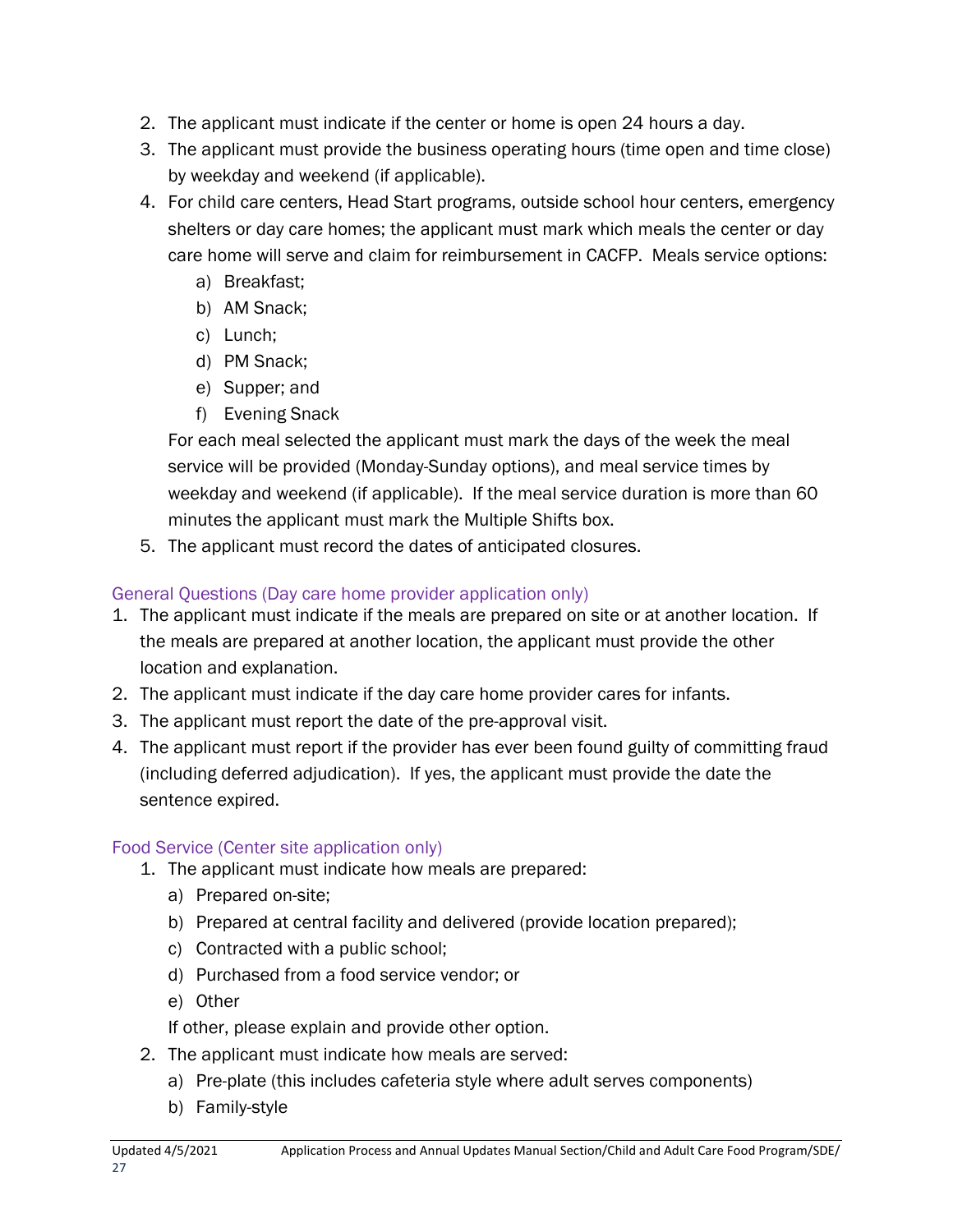- 3. If contract with public school or food service vendor is selected above, the applicant must check all meals that are purchased: (Breakfast, Lunch, Supper, Snacks)
- 4. If meals are vended through a public school or food service vendor, the applicant must indicate if the center has a food service contract or agreement.
- 5. If the center has a food service contract or agreement, the applicant must provide the name of the food service provider.
- 6. If the center has a food service contract or agreement, the applicant must provide the contract period effective dates.

### Adult Care Site Only (Center site application if applicable)

- 1. The applicant must indicate the meals the center will serve meals as offer versus serve. (Breakfast, Lunch, Supper, or None)
- 2. The applicant must indicate if individual plans of care are maintained onsite for functionally impaired adults.
- 3. The applicant must indicate if the primary purpose of the adult day care center is to serve functionally impaired adults or adults over the age of 60.
- 4. The applicant must indicate if the adult day care center offers a structured, comprehensive program that provides a variety of health, social and related support services.

### At-risk Afterschool Site Only (Center site application if applicable)

- 1. The applicant must indicate each month the center or provider business is in operation and will be serving meals in CACFP. The CACFP operates based on the Federal fiscal year, October 1- September 30.
- 2. The applicant must indicate the meals the center will serve as offer versus serve. (Breakfast, Lunch, Supper, or None)
- 3. The applicant must indicate which meals the center will serve and claim for reimbursement in CACFP. Meals service options:
	- g) Breakfast (only allowable on non-school days);
	- h) Lunch (only allowable for AM kindergarten students or on non-school days);
	- i) Snack; and
	- j) Supper.

For each meal selected the applicant must mark the days of the week the meal service will be provided during business hours (Monday-Sunday options), and meal service times by weekday and weekend (if applicable). If the meal service duration is more than 60 minutes the applicant must mark the Multiple Shifts box.

4. The applicant must indicate if the At-risk afterschool program provides children with regularly scheduled activities in an organized, structured and supervised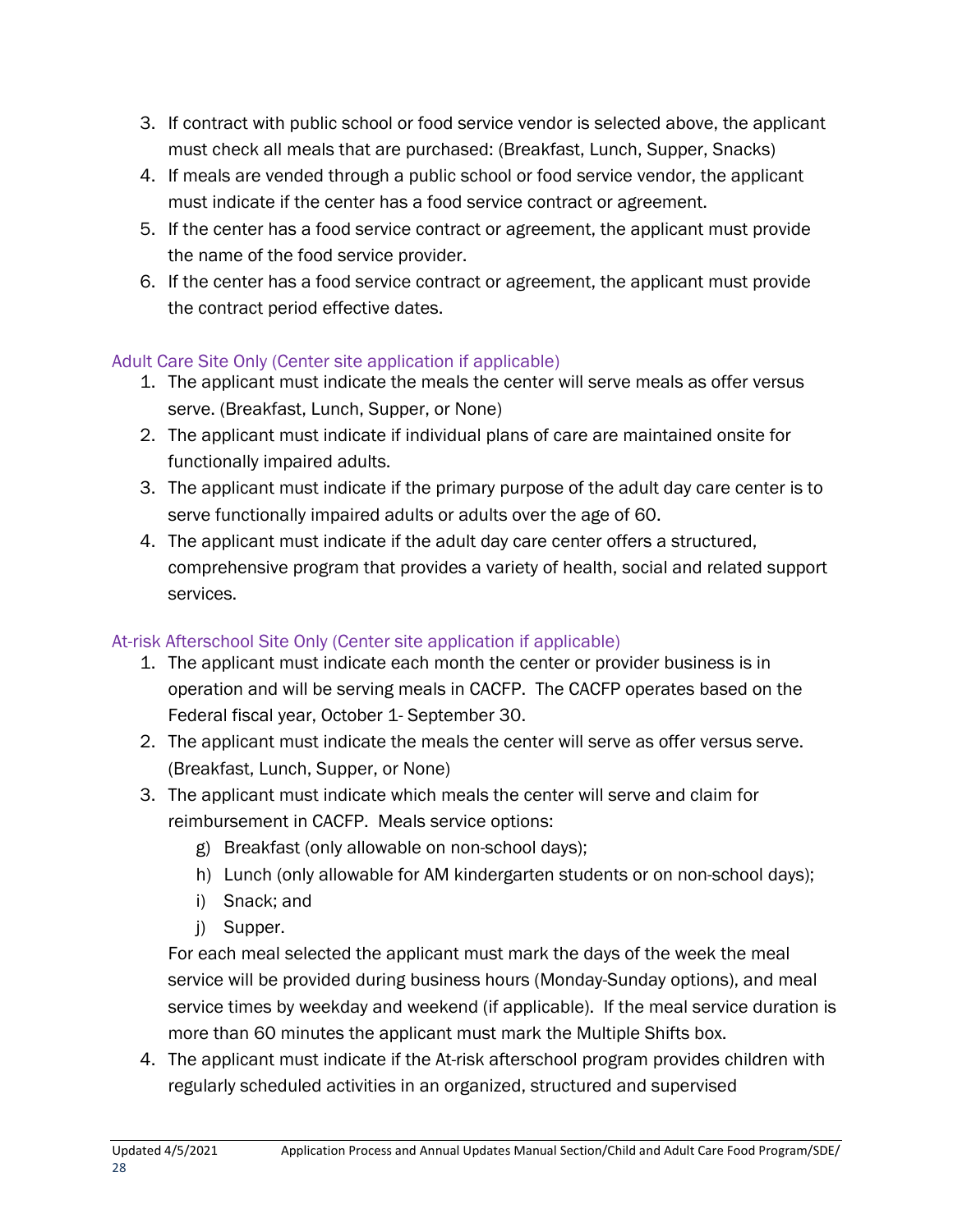environment.

- 5. The applicant must describe the educational and/or enrichment program activities.
- 6. The applicant must provide the school district where the center site is located.
- 7. The applicant must provide the area eligible school (elementary, middle or high) in which the center site is located in the attendance area.
- 8. The applicant must provide the free and reduced-price meal eligibility percentage for the area eligible school.

SDE must determine whether the afterschool programs of At-risk afterschool care centers meet the requirements of 7 CFR 226.17a (b) before the centers begin participating in CACFP.

Applicants must submit documentation sufficient to determine that each At- risk afterschool care center meets CACFP eligibility requirements in 7 CFR 226.17a (a) and sponsoring organizations must submit documentation that each sponsored At-risk afterschool care center meets the area eligibility requirements in §226.17a(i).

SDE will annually provide all Institutions with a list of elementary, middle, and high schools in Idaho in which at least one-half of the children enrolled are certified eligible to receive Free or Reduced-price meals. The most current list is available on the CNP website by April each year. SDE will determine the area eligibility for each At-risk afterschool care center by using the most current attendance area information obtained from school officials and the information submitted above by the applicant under questions 4-8.

For additional information on the At-risk afterschool program please refer to the At-risk Afterschool section of this manual.

### Emergency Shelter Site Only (Center site application if applicable)

1. The applicant must indicate if the primary purpose of the organization is to provide temporary residential and food services to homeless children and their families.

### Certification statements

Certification and assurances the information provided is true and correct.

For-profit centers only, the applicant must certify that each for-profit center meets the definition of a For-profit center, as defined in the Acronyms and Definition section of this manual.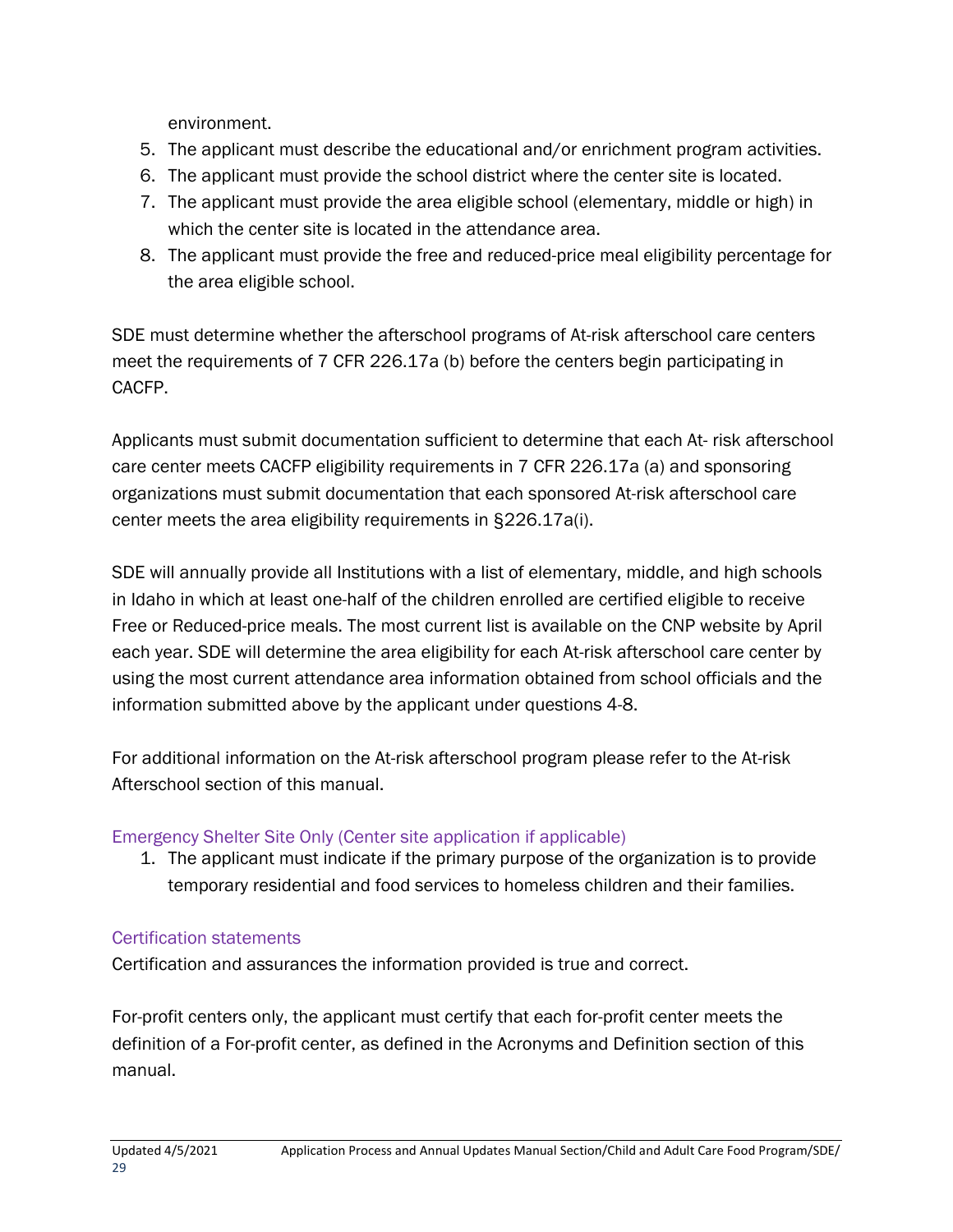## <span id="page-29-0"></span>Process When Licensing Agency is Unavailable

### CACFP CHILD CARE STANDARDS

If child care licensing at any time becomes unavailable in any area of the State of Idaho, child care centers and homes must meet the following CACFP Child Care Standards.

#### Staff/Child Ratios

Day care homes provide care for no more than 12 children at any one time. One home caregiver is responsible for no more than 6 children ages 3 and above, or no more than 5 children ages 0 and above. No more than 2 children under the age of 3 are in the care of one caregiver. The home provider's own children who are in care and under the age of 14 are counted in the maximum ratios of caregivers to children.

Child care centers do not fall below the following staff/child ratios:

- 1. For children under 6 weeks of age—1:1;
- 2. For children ages 6 weeks up to 3 years—1:4;
- 3. For children ages 3 years up to 6 years—1:6;
- 4. For children ages 6 years up to 10 years—1:15; and
- 5. For children ages 10 and above 1:20.

### Nondiscrimination

Day care services are available without discrimination on the basis of race, color, national origin, sex, age, or disability.

### Safety and Sanitation

- 1. A current health/sanitation permit or satisfactory report of an inspection conducted by local authorities within the past 12 months shall be submitted
- 2. A current fire/building safety permit or satisfactory report of an inspection conducted by local authorities within the past 12 months shall be submitted
- 3. Fire drills are held in accordance with local fire/building safety requirements

### Suitability of Facilities

- 1. Ventilation, temperature, and lighting are adequate for children's safety and comfort.
- 2. Floors and walls are cleaned and maintained in a condition safe for children.
- 3. Space and equipment, including rest arrangements for preschool age children, are adequate for the number and age range of participating children.

### Social Services

Independent centers, and sponsoring organizations in coordination with their facilities, have procedures for referring families of children in care to appropriate local health and social service agencies.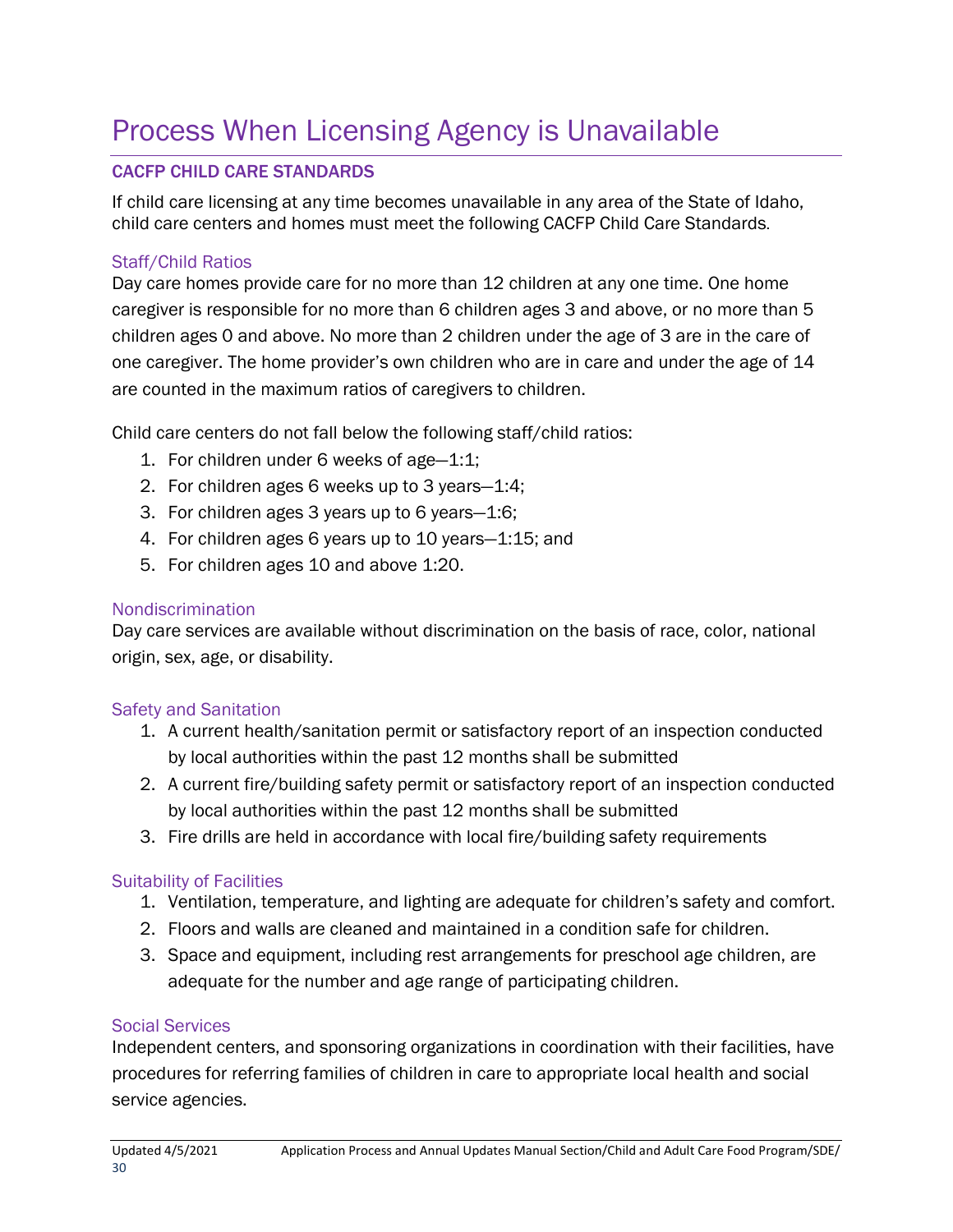#### Health Services

- 1. Each child is observed daily for indications of difficulties in social adjustment, illness, neglect, and abuse, and appropriate action is initiated
- 2. A procedure is established to ensure prompt notification of the parent or guardian in the event of a child's illness or injury, and to ensure prompt medical treatment in case of emergency
- 3. Health records, including records of medical examinations and immunizations, are maintained for each enrolled child (Not applicable to day care homes)
- 4. At least one full-time staff member is currently qualified in first aid, including artificial respiration techniques (Not applicable to day care homes)
- 5. First aid supplies are available
- 6. Staff members undergo initial and periodic health assessments

#### Staff Training

The Institution provides for orientation and ongoing training in child care for all caregivers.

#### Parental Involvement

Parents are afforded the opportunity to observe their children in day care.

#### Self-Evaluation

The Institution has established a procedure for periodic self-evaluation on the basis of CACFP child care standards. SDE will review information submitted by Institutions for centers or homes for which licensing is not available in order to establish eligibility for CACFP.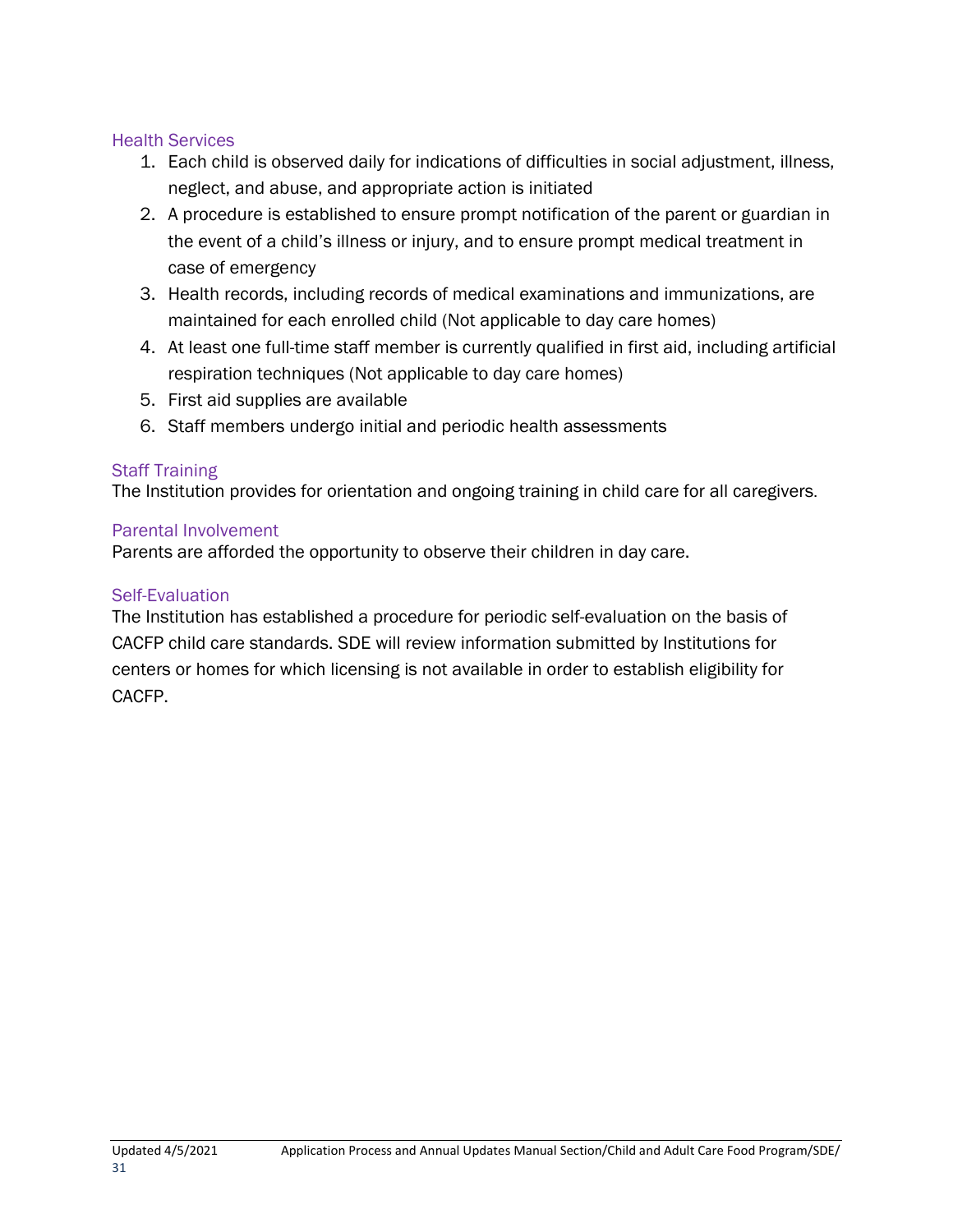## <span id="page-31-0"></span>Updating an Approved Packet During a Fiscal Year (FY)

Once the Institution's packet is approved in a Fiscal Year (FY), it can be changed and resubmitted for approval to SDE. Failure to properly request changes may delay the processing of the claim for reimbursement or may result in a reduced reimbursement. All changes must be approved by SDE prior to the changes becoming effective. Common changes that occur during the fiscal year are:

- 1. Change in Board of Director members
- 2. Change in key CACFP Institution personnel and contact information
- 3. Change in MyIdahoCNP User Authorization
- 4. Change in licensing
- 5. Change in meals being claimed for reimbursement
- 6. Adding or dropping a site
- 7. Change in meal times

## Annual Updating and Renewing the Application

CACFP operates on the Federal fiscal year that begins on October 1 and ends September 30. Failure to submit a complete and correct renewal application may result in delay or disruption of reimbursement, or ultimately in termination of the SDE-Institution Permanent Agreement. The deadline for submitting renewal applications for For-profit Institutions is August 15th and for Nonprofit Institutions is August 31st.

The first step in the process to renew an Institution's application is for the Institution to complete a budget workbook for the new fiscal year. Independent Centers and Sponsoring Organizations of Centers budget workbooks are due June 1<sup>st</sup>. Sponsoring Organizations of Day Care Homes budget workbook is due August 1<sup>st</sup>. The budget workbooks must be approved by SDE before the Institution may submit their new fiscal year application packet for approval in MyIdahoCNP.

Renewing Institutions are required to review and update all sections of the sponsor application packet for the next fiscal year with the most current information, data and certifications. Please note, information from the previous program year packet will rollover to the next fiscal year when the Institution initiates this process in MyIdahoCNP. This packet includes:

- **Sponsor Application**
- Civil Rights Information
- **Board of Directors**